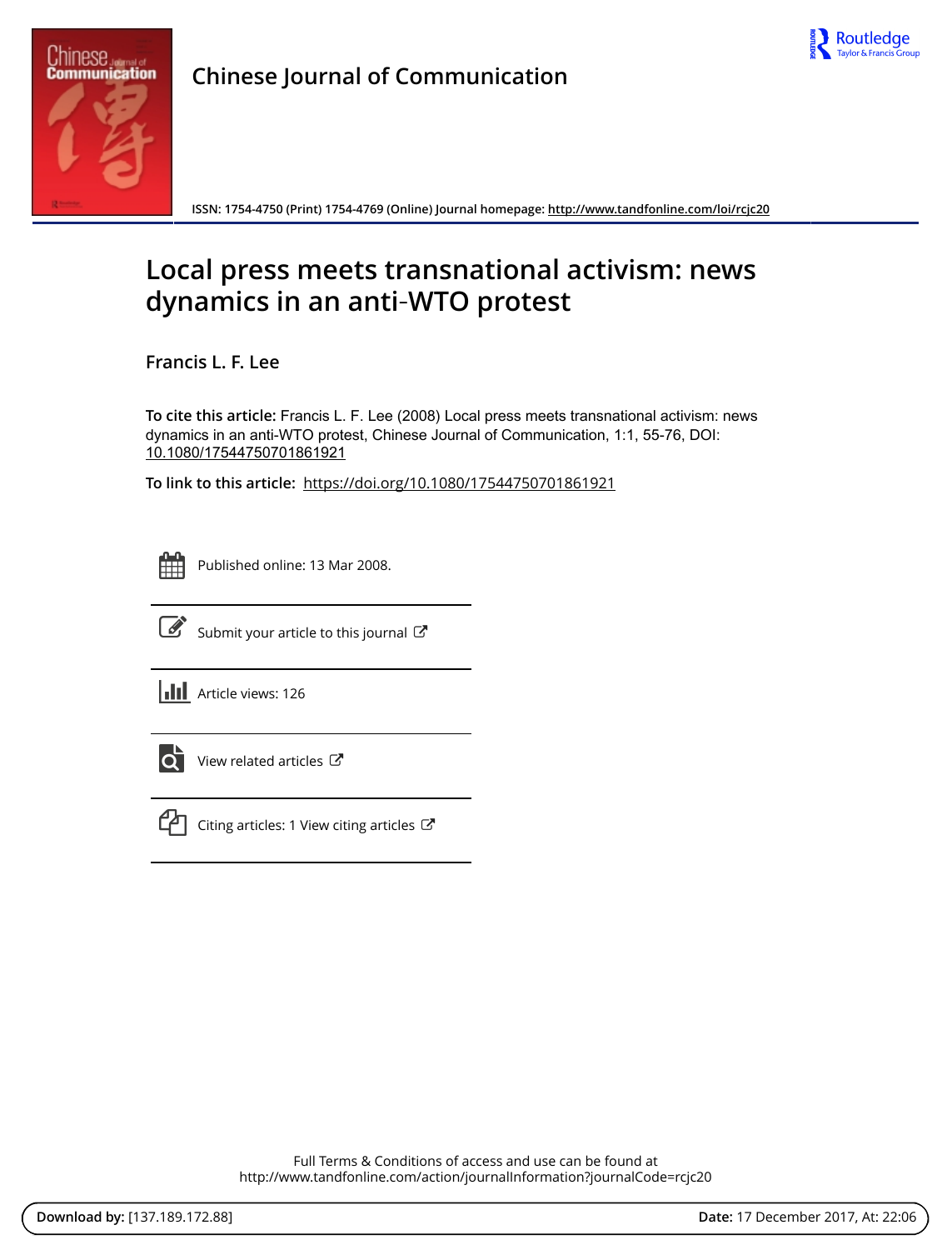# Local press meets transnational activism: news dynamics in an anti-WTO protest

Francis L.F. Lee\*

City University of Hong Kong, Hong Kong

Transnational protests often involve a cross-cultural encounter between ''foreign'' protesters and the local media and public, whose repertoires of contentious practices and discourses may differ. Examining how transnational and local actors interact in these events is one way to understand the significance and impact of transnational activism. At the same time, local media coverage of transnational protests can also be analyzed as such a cross-cultural encounter. Following these premises, this article examines Hong Kong media coverage of the transnational protests during the World Trade Organization's 6th Ministerial Conference, which was held in the city in December 2005. The analysis focuses particularly on how this non-routine news event provided the conditions for a more reflective interactive dynamics between the protesters and journalists, which contributed to emergence of media discourses negotiating and redefining the existing cultural understanding of protest actions. However, the case study also shows the limits regarding how far the redefinition and negotiation can go. Theoretical implications of the analysis are discussed.

Keywords: transnational activism; news production dynamics; protest culture; non-routine news event; law and order

# Introduction

Since the ''Battle of Seattle'' in 1999, meetings of major international economic institutions are often accompanied by activists from around the world staging protests against neo-liberal globalization and a range of related issues. The  $6<sup>th</sup>$ Ministerial Conference (MC6) of the World Trade Organization (WTO) in Hong Kong was no exception. From December 13 to 18, 2005, the conference and the protests against it constituted the biggest news story in the city.

Many scholars have argued that the media are agents of social control. They tend to undermine the legitimacy of protests and outsider groups when covering them (e.g., Chan & Lee, 1984; Gitlin, 1980; Shoemaker, 1984a, 1984b; Vandriel & Richardson, 1988). This insight has recently been applied to the study of media coverage of transnational activism (e.g., Boykoff, 2006; McFarlane & Hay, 2003). Indeed, some Hong Kong media did portray anti-WTO protests (and protesters) as irrational mobs. A mass-oriented newspaper in the city went so far as to use the headline "The Korean War Broke Out" in reporting the protests staged on the first day of the conference.

However, when the conference ended, a columnist wrote that ''the Korean farmers unexpectedly acquired the sympathy of Hong Kong people and became the big winners of the meeting".<sup>1</sup> Another columnist treated the situation as paradoxical:

 2008 The Communication Research Centre, The Chinese University of Hong Kong DOI: 10.1080/17544750701861921

http://www.informaworld.com

<sup>\*</sup>Email: lfflee@cityu.edu.hk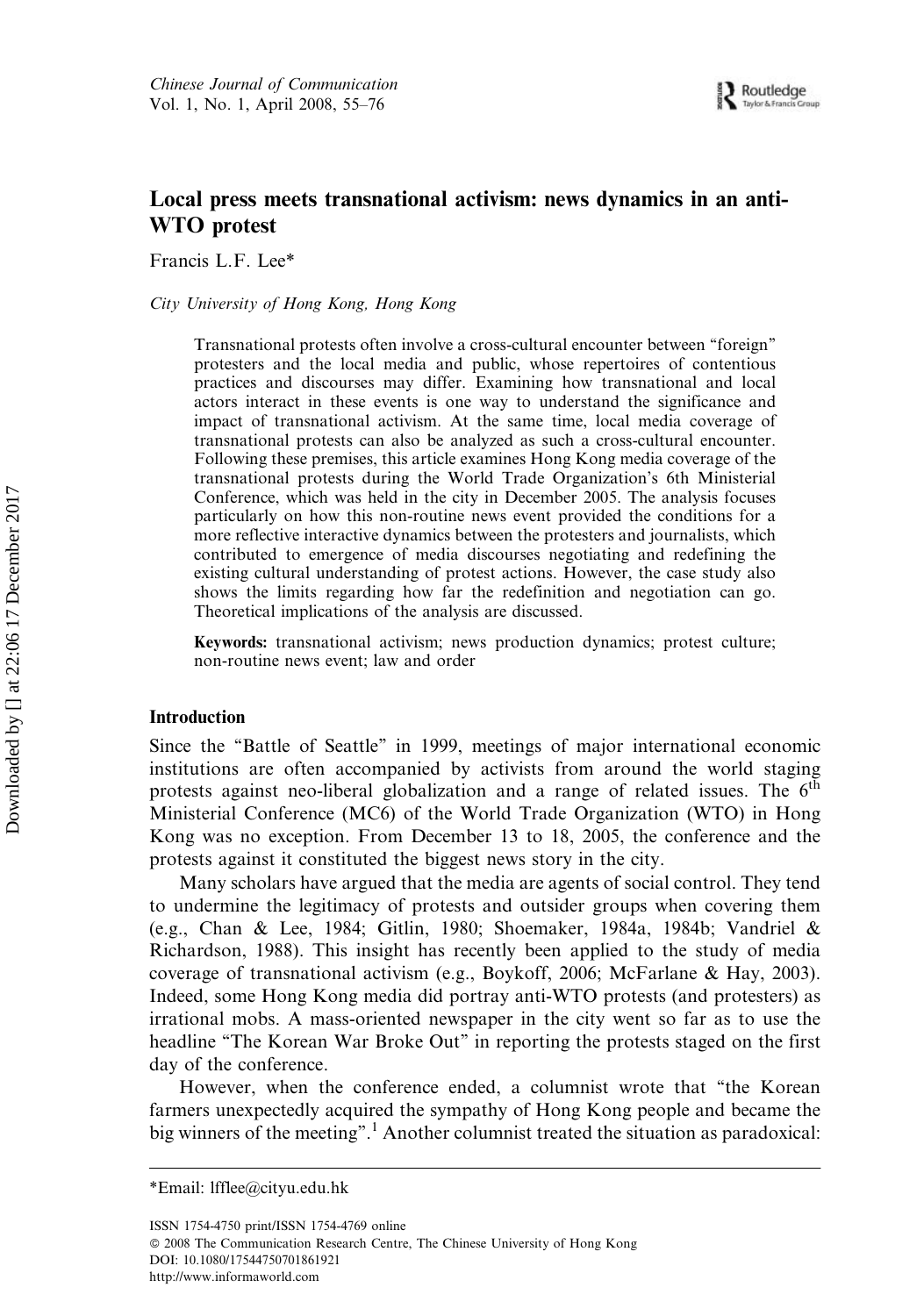''Hong Kong people have enjoyed the benefits of free trade……and [now they] start talking about protecting farmers because of the Korean farmers' protests".<sup>2</sup>

These comments presented only perceptions, not evidence, of shifting public opinions. But the appearance of these comments suggest that during and after the event, the discourses in at least some Hong Kong media outlets had become more complicated and/or sympathetic towards the protests. Hence a number of questions can be asked: Were there actually shifts in media discourses in Hong Kong surrounding the protests? If yes, what were the changes? What conditions and dynamics have contributed to the changes? Throughout the process, how were images of the protests constructed and conceptions of social order negotiated? What were the limits of the Hong Kong media's sympathy towards the transnational protesters? Moreover, since the protests were staged primarily by foreign activists, how did the differences between local and foreign protest cultures shape the characteristics of news?

This study addresses some of these questions. But it is not simply a case study describing how the Hong Kong media covered a transnational protest. Rather, it aims at contributing to our understanding of the relationship between local media and transnational protests. More specifically, the analysis is based on two general theoretical premises. First, the interaction between transnational protests and local media can be understood as a cross-cultural encounter, in which the two sides may attempt to accommodate to each other to different extents. Second, large-scale transnational protests may constitute a large, the non-routine news event for local media. Second, large-scale transnational protests often constitute large, non-routine news events for local media.

To further explicate these arguments, the article begins by briefly discussing the phenomenon of transnational protests and the senses in which they lead to crosscultural encounters between the transnational and the local. It then discusses media coverage of protests and the differences between the coverage of routine and nonroutine events. The background, methods, and findings of the case study are presented afterwards. The concluding section discusses the implications of the study.

#### Transnational activism as cross-cultural encounter

Following Della Porta and Tarrow (2005), transnational collective action can be defined as ''coordinated international campaigns on the part of networks of activists against international actors, other states, or international institutions'' (pp. 2–3). Although transnational activism has existed for decades, its prominence has certainly increased since the late 1990s. Research has shown that much transnational activism involves the formation and maintenance of loosely linked transnational networks of activists and organizations (e.g., Bandy & Smith, 2005; Tarrow & Della Porta, 2005). This networking is often facilitated by new information and communication technologies (e.g., Bennett, 2005; van Aelst & Walgrave, 2004), while framing processes and construction of collective identities are also central to the formation of transnational movements (Della Porta, Andretta, Mosca, & Reiter, 2006).

However, some scholars have warned against an overly optimistic estimation of the power and extent of movement transnationalization. For example, Rootes (2005)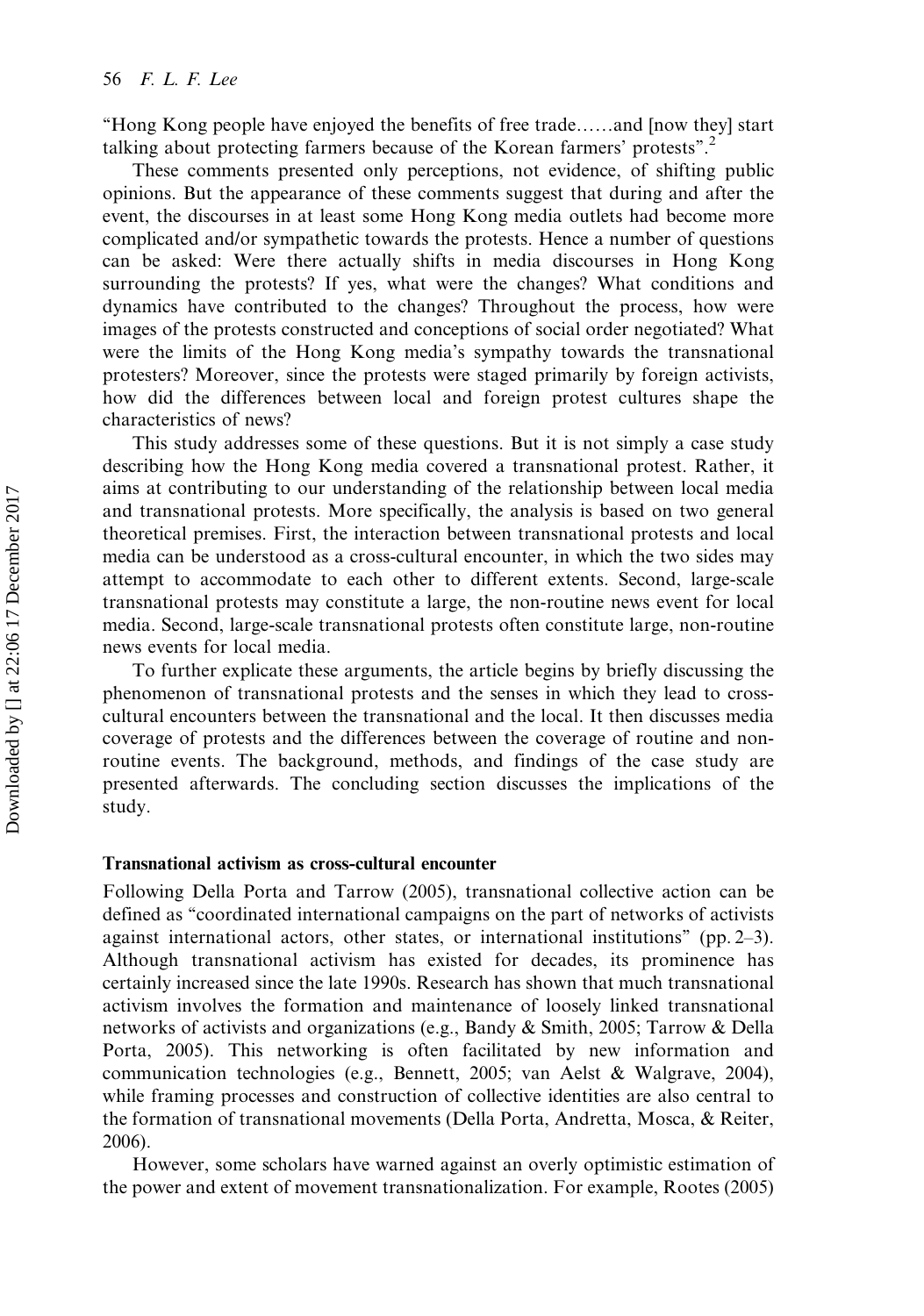finds that, despite a trend towards transnationalization of organizational networks and agenda, ''even the most internationalist'' British environmental movement organizations remained ''devoted to particular campaigns within Britain, targeted at British governments and corporations about essentially domestic issues" (p. 41). This is because most opportunities for effective collective action still existed in the national and local arena. Not all national movement organizations are equally active in taking up transnational issues and concerns (Diani, 2005).

Looking from the other side, Tarrow (2005) points to the problems faced by transnational movements when they enter specific national arenas. As different countries have different cultures, political opportunities, and existing social formation, there is a strong need for transnational movements to domesticate their concerns and strategies. But such domestication may ''dissolve an international movement into separate strands, take different directions, and catch activists in the toils of domestic conflict structures'' (p. 61).

These studies illustrate that the interface between the transnational and the national or local represents a fertile ground for analysis. The present study is also interested in this interface. It focuses specifically on the interaction between transnational activism and the media of the local society where the collective actions are staged.

Raising this topic for analysis is to recognize that, while transnational activism by definition involves actors, targets, and/or actions beyond a single nation, many of the most prominent transnational protests, such as those staged during the meetings of international institutions, occur in specific localities. To hold transnational protests, support from the local movement sector can be very important. Local protesters sometimes constitute the majority of the participants (Fisher, Stanley, Berman, & Neff, 2005). The collective actions, besides targeting the authorities, may also treat the local public as a major addressee.

More important to the present study, every locality has its own political culture as well as protest culture. Here, political culture refers to the set of deep-rooted cultural codes and political values belonging to a society (Alexander, 2006), while protest culture refers to the set of conventionalized discourses and practices surrounding protests. The latter includes what movement historian Tilly (1978, 1995) calls the repertoire of contention, defined as ''the ways that people act together in pursuit of shared interests'' (1995, p. 41). It also includes what Steinberg (1995) calls the repertoire of discourse, that is, a set of discourses people in a society can adopt to talk about protest actions. These cultural codes, discourses, and practices constitute resources with which individuals can make sense of other people's actions, their own actions, and how other people will make sense of their own actions (Swidler, 1986, 1995). Hence they influence the likelihood of various forms of collective actions being undertaken, the meanings associated with the actions, and the ways the larger public will react. As Tarrow (1998) points out, collective actions are ''culturally inscribed and socially communicated'' (p. 20).

To the extent that the repertoires of discourse and collective actions of the transnational activists differ from the political and protest cultures of the local society, transnational protests can be understood as involving a cross-cultural encounter. Collective actions seen as common and normal by the transnational protesters may be regarded as too radical in the society where the actions are held. The local public may also fail to grapple with the symbolic meanings of specific types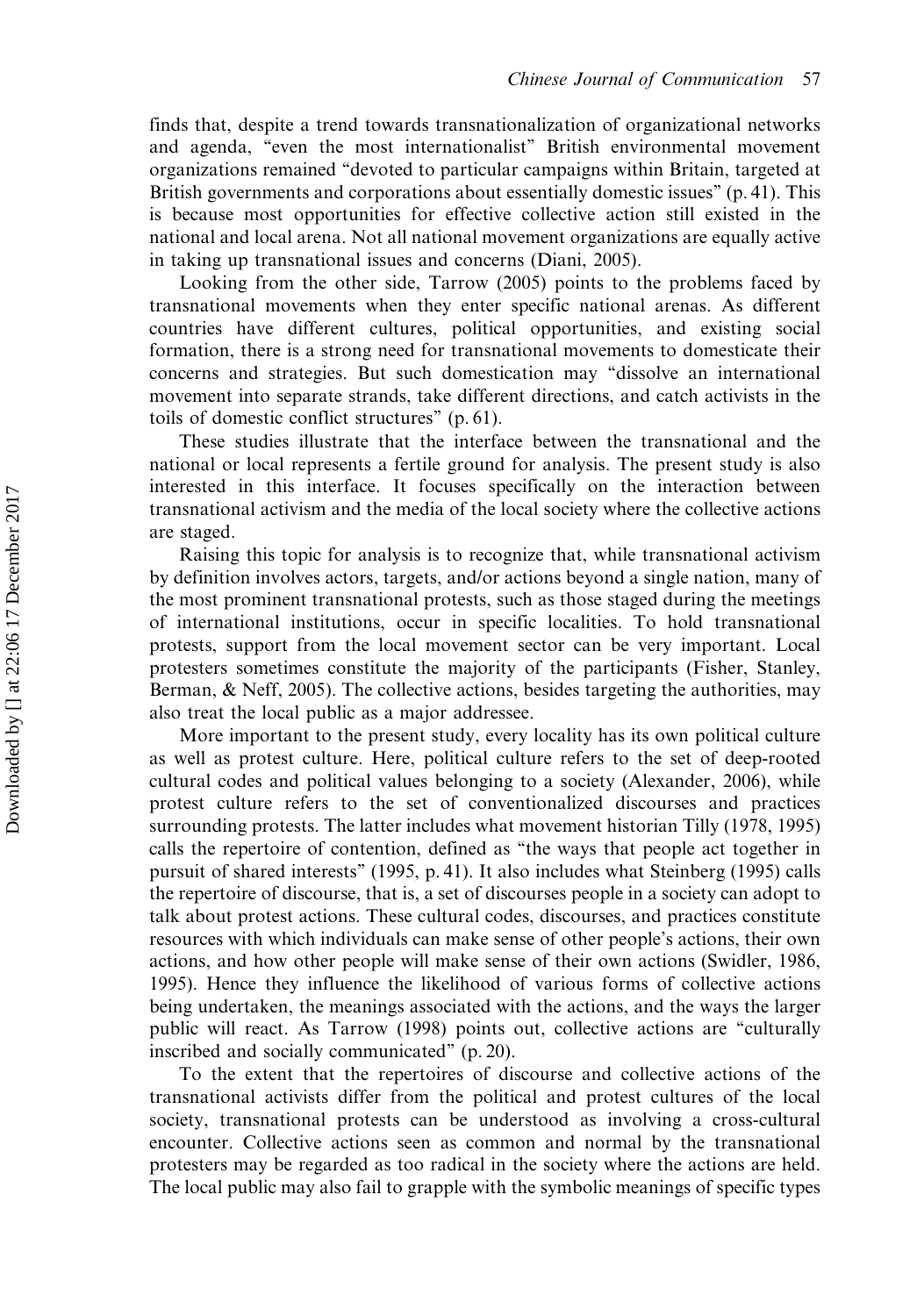### 58 F. L. F. Lee

of protest actions. Such cultural differences represent a challenge to the relationship between transnational protesters and the local public.

International protesters may or may not be aware of such cultural differences, and depending upon the extent to which they see the local public as their target audience, they may or may not be willing to adjust their actions. Conversely, the local society may also be willing to tolerate or even embrace the foreign protesters and the protesters' contentious actions to different extents. In any case, the dynamics of such cross-cultural encounters shape not only the processes and outcomes of a transnational protest; they can also have implications for broader issues such as the transnational diffusion of collective action models and framing of supranational issues (e.g., McAdam & Rucht, 1993; Snow & Benford, 1999). It is a premise of this article that local media coverage of transnational protests can also be understood in terms of such a cross-cultural encounter.

## Media coverage of protests: routine vs. non-routine events

Much research has been conducted on how the media cover social protests. Researchers have pointed towards two main types of biases in media coverage, namely selection and description biases (Smith, McCarthy, McPhail, & Augustyn, 2001). Studies on selection biases focus primarily on the factors determining whether a protest would be covered. Not all protests are equally newsworthy. Factors such as size, degree of violence, and the presence of counter-demonstration can enhance the chance of a protest being covered (McCarthy, McPhail, & Smith, 1996; Oliver & Maney, 2000; Oliver & Myers, 1999). Studies of description biases, on the other hand, focus on how protests are represented. Key questions include the extent to which protests are framed as disruptions of "law and order", whether the substantive issues are covered, and the ways through which protesters are portrayed as noncredible actors (Boyle, McCluskey, McLeod, & Stein, 2005; McFarlane & Hay, 2003; McLeod & Detenber, 1999; McLeod & Hertog, 1998).

Adding to the problem, selection and description biases are intertwined such that activists are often presented with a dilemma. Protest organizers understand that gimmicks, heightened conflicts, and violence are often needed to attract media attention, but these same strategies tend to distract attention from the issues raised by a protest and lead to portrayals of protesters as irrational mobs or social deviants (Boykoff, 2006; Small, 1995). Therefore, gaining access is not the same as gaining recognition (Bennett, Pickard, Iozzi, Schroeder, Lagos, & Caswell, 2004), and the two goals are often in conflict with one another.

The existence of these biases is often explained in terms of the role of the media as agents of social control (Chan & Lee, 1984; Shoemaker, 1984a, 1984b). The media themselves are large corporations. They are intricately entangled with established political and economic institutions, and they share the deeply embedded cultural codes and ideologies of the established order (e.g., Hall, Crichter, Jefferson, Clarke, & Robert, 1978; Herman & Chomsky, 1988; McChesney, 1998). These biases at the structural level are then mediated by organizational routines and news making practices (Fishman, 1980; Tuchman, 1978) to produce a general pro-establishment bias in media content.

Nevertheless, routines and news practices are not inherently conservative (Eliasoph, 1988). As long as they constitute the more immediate determinants of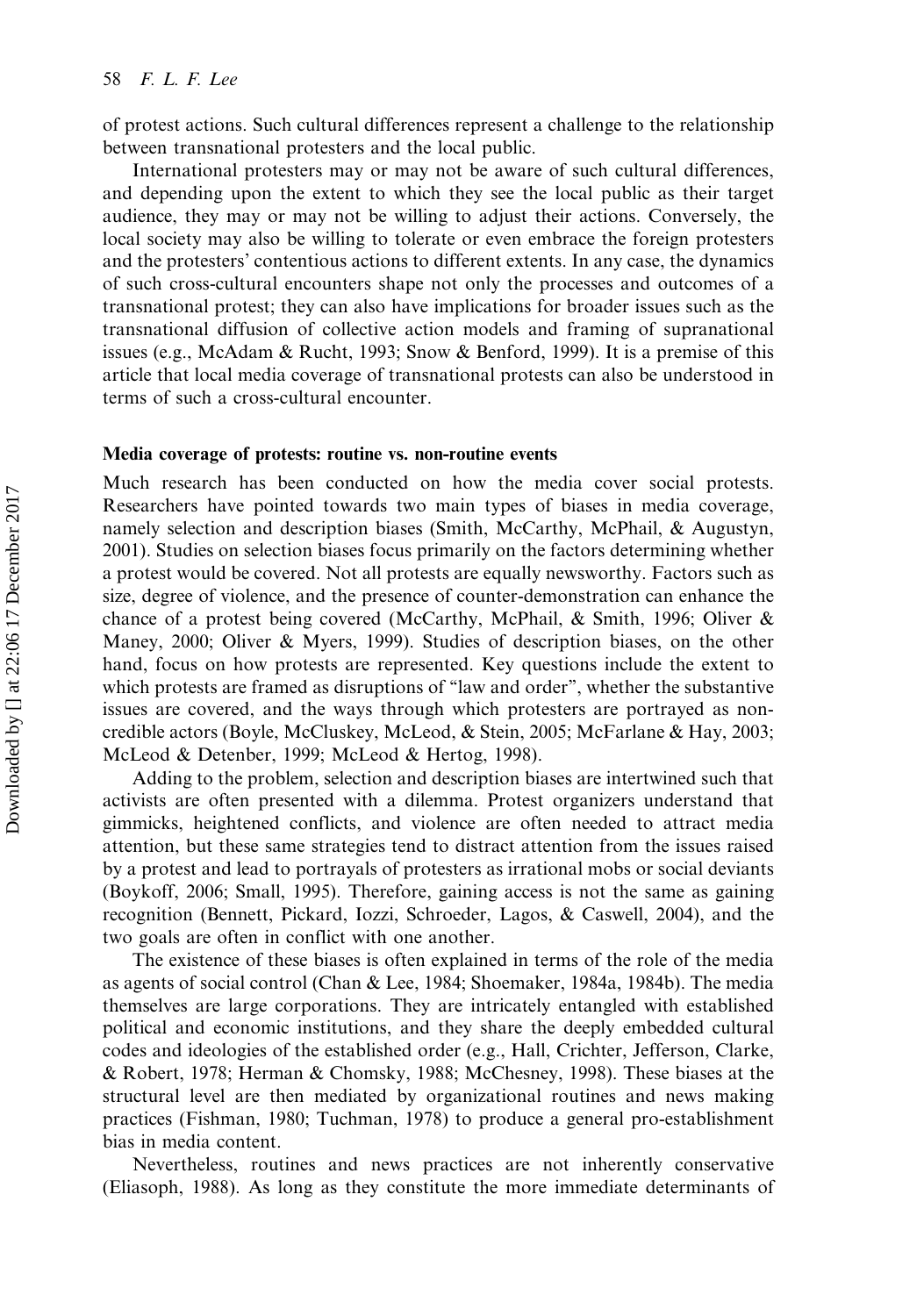news contents, skillful collaboration with the media on the part of movement organizers may help acquire better coverage (Ryan, 1991). In fact, not all studies of media coverage of transnational protests have stressed negative news contents. DeLuca and Peeples (2002), for example, argue that the dramaturgical performances and symbolic violence by protesters at the 1999 Seattle WTO meeting have expanded the overall amount of media space given to the protests, allowing other images to gain entry to the media, exposing state violence and leading to more substantive discussions of the issues provoking the protests. Meanwhile, a study by Beyeler and Kriesi (2005) finds that protests at meetings of international institutions have received on average positive coverage in some newspapers in some countries. Tone of coverage seems to be dependent on factors such as the journalistic paradigm adopted by the paper and local public opinions toward the international institutions.

Therefore, without dismissing the argument that mainstream media usually have a pro-establishment bias, it is important to analyze under what conditions and with what dynamics the media would generate content more favorable to the protesters. This study suggests one such condition: possibilities for different types of media portrayals can be broadened when protests constitute a large, non-routine news event for the media.

Some journalism scholars have studied how news routines and practices change when media have to handle extraordinary news events. Berkowitz (1992a, 1992b, 2000) illustrates how normal routines are adjusted to help news media cover the ''what-a-story'', i.e., a breaking news story of such importance that news organizations are willing to ''stretch resources in terms of news space (or time), personnel, and equipment to give the story special treatment'' (1992a, p. 84). Transnational protests at the meetings of major international institutions may not be the prototypical what-a-story, as they are often anticipated before the event instead of being ''breaking news''. But similar to what-a-story, they can draw heavy attention from the local media. It is possible that the media would spend an unusually large amount of resources on covering them, and the normal routines of everyday journalism may be replaced by special routines and procedures.

Increased amounts of resources and changed routines provide a condition with important implications for the dynamics of news production as well as the characteristics of news content. First, as media organizations commit more resources to cover a big event, the ''news net'' (Tuchman, 1978) cast over the event can become wider and more tightly knit. With more news space reserved for the coverage, a wider range of news sources can be used, and elements often found lacking in everyday news, from background information to thematic discussions of the issues behind the story, can have a better chance of appearance.

Second, since big stories are relatively rare and may constitute extraordinary experiences in a journalist's career, journalists may become more reflective about their own work when covering big events. Reflectivity can be further heightened when the events are anticipated such that journalists have a period of time preparing for the coverage. In fact, big news stories are often accompanied by a significant amount of reflective media criticisms (Frank, 2003).

The logic of professionalism may also operate differently with heightened reflectivity. Professionalism is often reduced to a set of fixed reporting and writing practices in everyday journalism, and it inadvertently leads to a host of problematic phenomena such as lack of journalistic responsibility and detachment between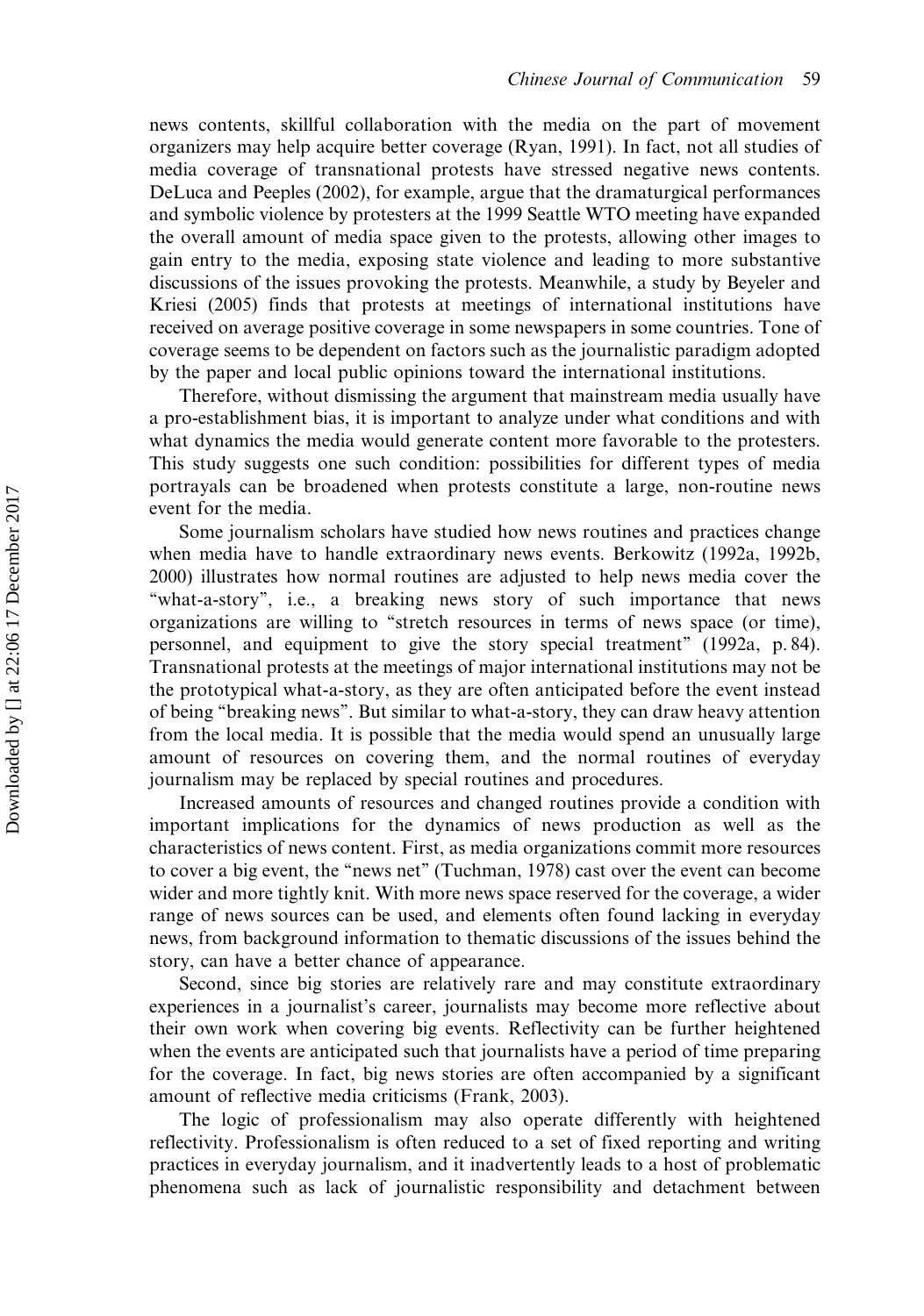journalists and the public (e.g., Glasser, 1992; Iggers, 1998). But the professional ideals of independence, fairness, public service, and so on may not be completely meaningless when journalists become more reflective.

This is not to argue that non-routine events would necessarily be covered in a specific way. It is certainly possible that some news organizations may use the additional resources spent on an event only to deepen the pro-establishment bias. In other words, increased resources and changed routines do not directly and invariably cause anything. But they constitute the condition in which the constraints of mundane, daily news production are loosened, and as a result factors such as routines, professionalism, and news competition may generate a news dynamics relatively more open to oppositional views.

Following the above arguments, an analysis of local media coverage of transnational protests should pay attention to: (1) the amount of resources expended by media organizations to cover an event, (2) the dynamics of news production in play throughout the process, and (3) how the dynamics influences the news contents. These principles will guide the following case study of how the Hong Kong media covered the anti-WTO protests staged in the city in late 2005.

# The Hong Kong press meet the anti-WTO protests

The WTO MC6 in December 2005 was not the first time Hong Kong hosted meetings of international institutions, but it was the first time transnational protests of substantial scale were held in the city. The meeting presented a significant challenge to the city's government, police, social movement sector, and media. According to veteran labor unionist Tang Yin-or, she received inquiries from movement organizations outside Hong Kong as early as in October 2004.<sup>3</sup> The inquiries urged Tang and other local activists to form the Hong Kong People's Alliance against WTO (HKPA), a loose coalition focusing on the WTO conference.<sup>4</sup> From late 2004 onward, the HKPA was the local contact point for many transnational activists and organizations. It was responsible for negotiating with the police and preparing the logistics of the protest activities. They were also a major "local spokesperson" for the protesters during the WTO conference, though the activists from abroad also talked directly to the local press, as illustrated below.<sup>5</sup>

As explicated later, the relationship between HKPA and transnational activists was not completely congenial because of differences in protest cultures and goals. Indeed, Hong Kong has its own distinctive political and protest culture. Especially since the transfer of sovereignty and the economic decline triggered by the Asian financial turmoil in 1997, struggles for civil rights and protest actions have become a prominent aspect of local politics. Most significantly, on July 1, 2003, 500,000 Hong Kong citizens protested against the government's plan to establish a national security law. The protest kick-started a wave of large-scale pro-democracy protests held between 2003 and 2006 (Chan & Lee, 2007).

As protests were regularly held, the local citizenry have probably become more and more receptive to the notion that citizens have the rights to express their voices through collective actions. In 2004, a veteran social activist even garnered enough support to win a seat in the legislature through direct elections (Lee, 2006).

However, it does not mean Hong Kong society is open to all kinds of protests. Instead, in a series of case studies of local civil rights struggles, Ku (2001, 2004, 2007)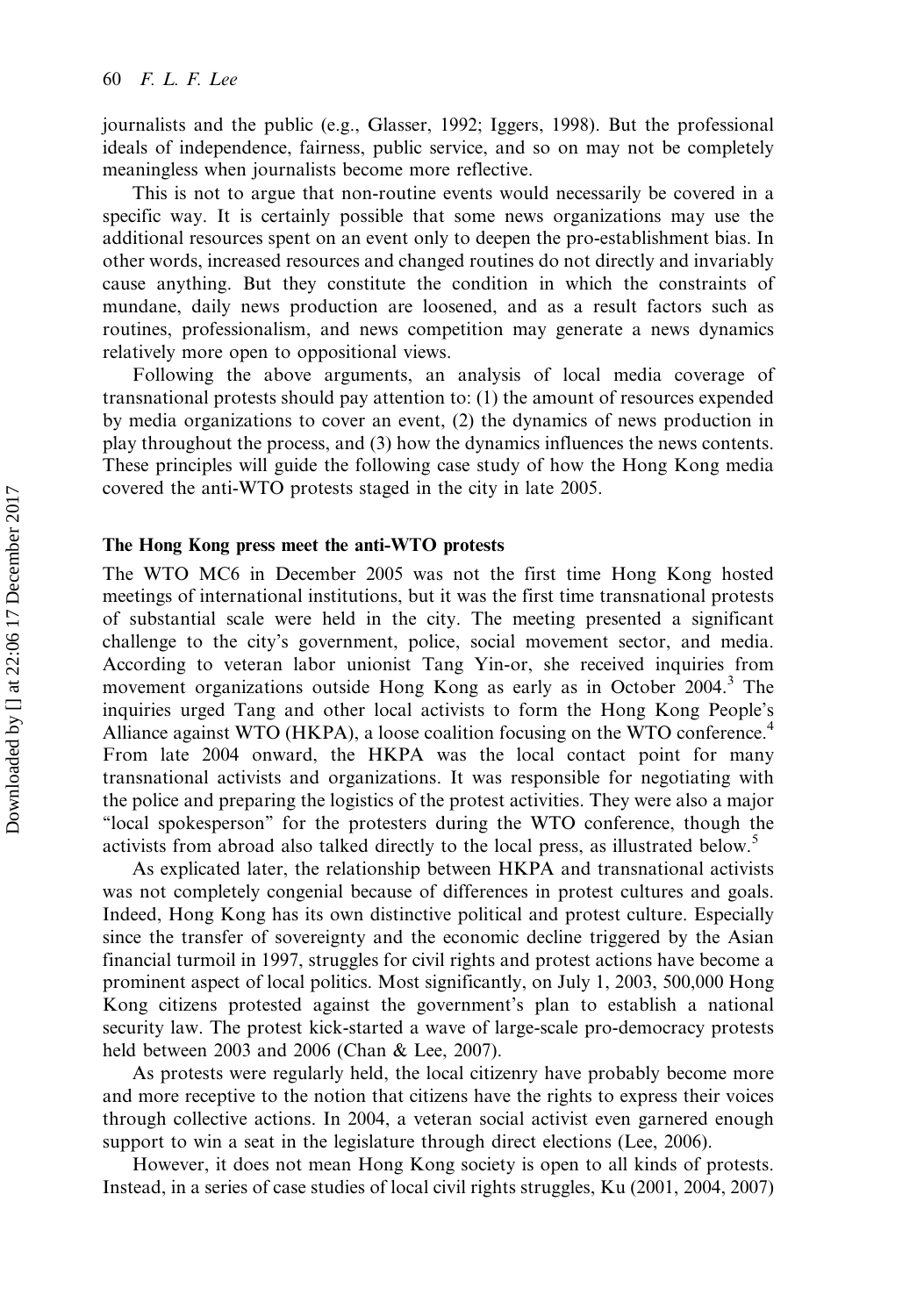argued that an ''order imagery'' remains dominant in public discourses. The hegemony of law and order means that the society would support protest actions only if they are not regarded as producing violence and chaos. Certainly, violence and chaos are constructed and contested notions. Most, if not all, societies do not accept violence and chaos, but they differ in terms of what is considered violent and chaotic. It is difficult to state precisely where the relevant lines are drawn in Hong Kong. But it is notable that even protests without any physical conflicts can be regarded by some as ''radical''. Take the aforementioned protest against national security legislation as the example. While the Hong Kong media have converged to praise the "rational and peaceful" character of the protesters (Chan  $&$  Lee, 2006), a focus group based study found that the protest participants often regarded themselves as being perceived as radical by people around them (Lee  $\&$  Chan, forthcoming).

Hence the WTO MC6 was held at a time when the Hong Kong society was witnessing many protest actions and yet maintained a rather conservative protest culture. It is plausible that many kinds of collective actions involved in other transnational protests in the past would have passed Hong Kong people's threshold of tolerance. The interesting questions, then, include whether and how transnational activists adjusted their actions to fit into the local culture, how the local media made sense of the "foreign" protests, and how notions of "violence" and "chaos" were negotiated through media coverage of the protest events.

Given such background and considerations, the empirical study focuses on how Ming Pao Daily News, the most widely circulated elite-oriented newspaper in Hong Kong, covered the WTO MC6 and its associated protests. The focus on a single paper allows a closer analysis of news dynamics and media discourses. In other words, this study opts for a detailed analysis rather than looking for breadth of empirical data.

A number of characteristics of Ming Pao should be highlighted here. Most notably, the newspaper enjoys high levels of credibility (So  $\&$  Chan, 2006). It proclaims itself to follow the tenets of professional journalism. The primarily welleducated readership also led it to pay relatively more attention to the WTO meeting and protests. As in other case studies, these characteristics will largely influence the findings of the analysis. Yet it does not mean that the findings of the study will have no generalizability. Although Ming Pao certainly cannot be used to represent all other media organizations in Hong Kong, it does represent a conceptually defined type of news organization. We will return to the issues of the generalizability and limitations of the findings in the concluding section.

The following analysis aims at reconstructing the dynamics of Ming Pao's coverage of the WTO meeting and protests from its preparatory period to the end of the conference. The reconstruction was based primarily on a close textual analysis of the contents of Ming Pao. News reports, editorials, and commentaries related to the WTO or the MC6 were derived using a keyword search in Wise News, an electronic news archive. The period under study is between October 2004 and April 2006. A total of 924 articles were located. The researcher analyzed all of them. The articles were treated as both ''historical documents'' and ''discursive texts'': the researcher noted the details of the actions and activities of different groups of actors throughout the period as reported in the articles. The researcher also focused on the rhetorical means used in the texts to construct images of the protests, as well as the major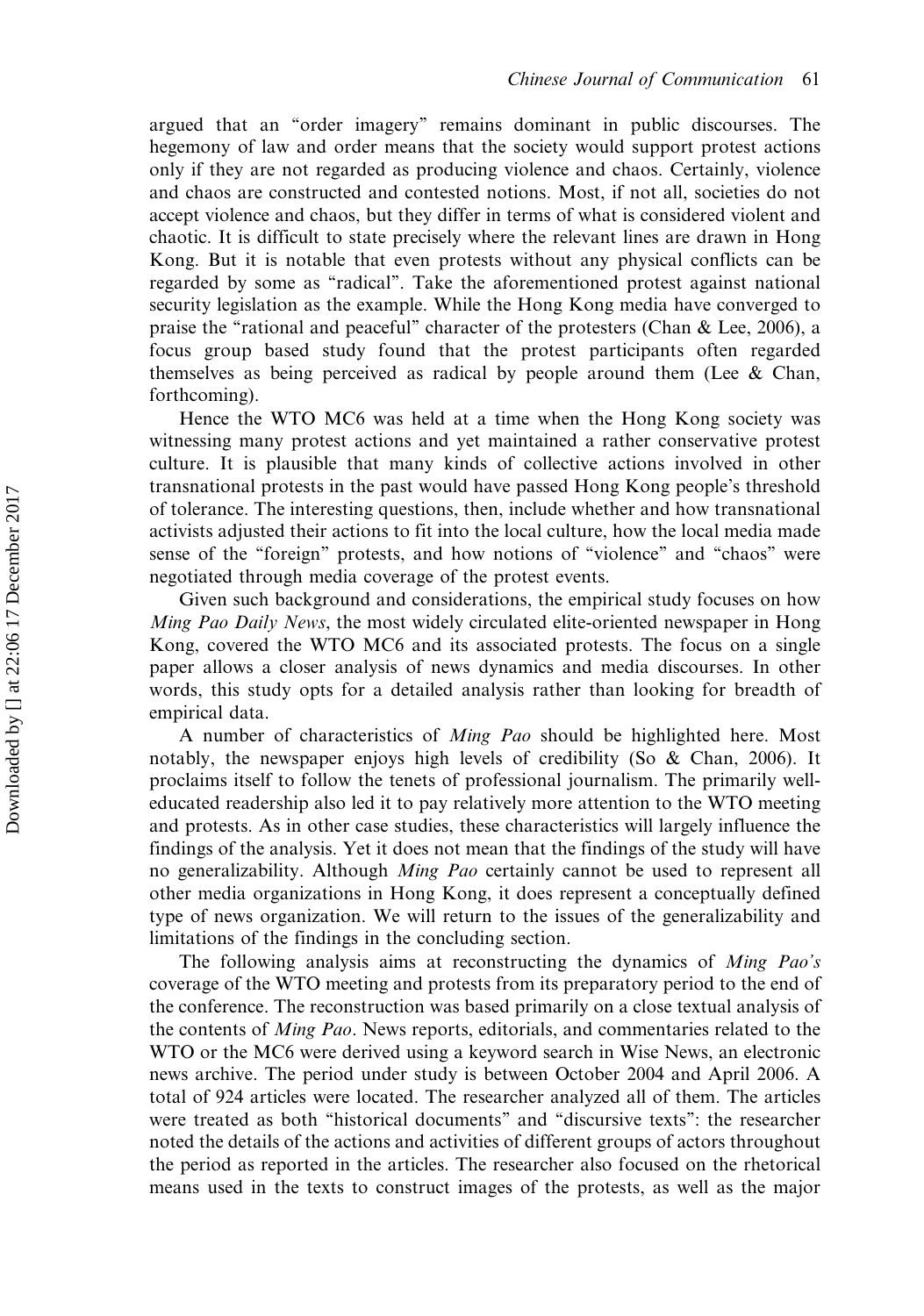themes being discussed or omitted. Nevertheless, this study is not a rhetorical or discourse analysis focusing on the use of specific linguistic devices. As stated above, the aim of the analysis is to provide a conceptually and contextually informed reconstruction of the events which would highlight their social and cultural import in relation to the research questions raised.

The interpretations of the texts and reconstruction of events were aided by data derived from in-depth interviews with three local activists, who had different degrees of involvement in the anti-WTO protests, and three frontline reporters of Ming Pao who have participated in the coverage.<sup>6</sup> The interviews were conducted in late 2006 and early 2007. The interviews provided factual information about the organizational aspects of the protests and the coverage of *Ming Pao*, which was important in the reconstruction of the news production dynamics. At the same time, through analyzing how the interviewees made sense of what they saw and experienced during the event, the interview data are also crucial for our interpretation of the news dynamics as a cross-cultural encounter.

Finally, the analysis was further aided by general observations and analysis of how other local media covered the same event.

# The pre-convention period: coverage from the beat system

The first Ming Pao article about WTO MC6 appeared on October 21, 2004. It was a very brief 150-word piece announcing the meeting. In fact, WTO MC6 did not attract much media attention until November 2005. Table 1 summarizes the number

|                | Ming Pao | Sing Tao Daily | <i>Apple Daily</i> | Oriental Daily |
|----------------|----------|----------------|--------------------|----------------|
| October 2004   | 11       |                | 10                 |                |
| November 2004  | 14       | 9              | 8                  | 8              |
| December 2004  | 10       | 9              | 8                  | 5              |
| January 2005   | 9        | 9              | 5                  | 5              |
| February 2005  | 15       |                | 11                 | 10             |
| March 2005     | 12       | 11             | 11                 | 14             |
| April 2005     | 17       | 8              | 11                 | 15             |
| May 2005       | 18       | 19             |                    | 15             |
| June 2005      | 14       | 21             | 17                 | 15             |
| July 2005      | 30       | 30             | 32                 | 29             |
| August 2005    | 40       | 30             | 29                 | 24             |
| September 2005 | 43       | 24             | 27                 | 31             |
| October 2005   | 59       | 46             | 38                 | 42             |
| November 2005  | 95       | 97             | 112                | 96             |
| December 2005  | 408      | 360            | 340                | 280            |
| January 2006   | 64       | 57             | 48                 | 50             |
| February 2006  | 21       | 23             | 17                 | 8              |
| March 2006     | 30       | 21             | 27                 | 13             |
| April 2006     | 14       | 10             | 9                  | 6              |
|                |          |                |                    |                |

Table 1. Number of articles about WTO MC6

Note: The number refers to number of articles mentioning the World Trade Organization, WTO Ministerial Conference, or WTO meeting. The exact Chinese keywords used are 'shijie maoyi zuzhi,' 'shimao buzhangji huiyi,' 'shimao buzhang huiyi,' and 'shimao huiyi.'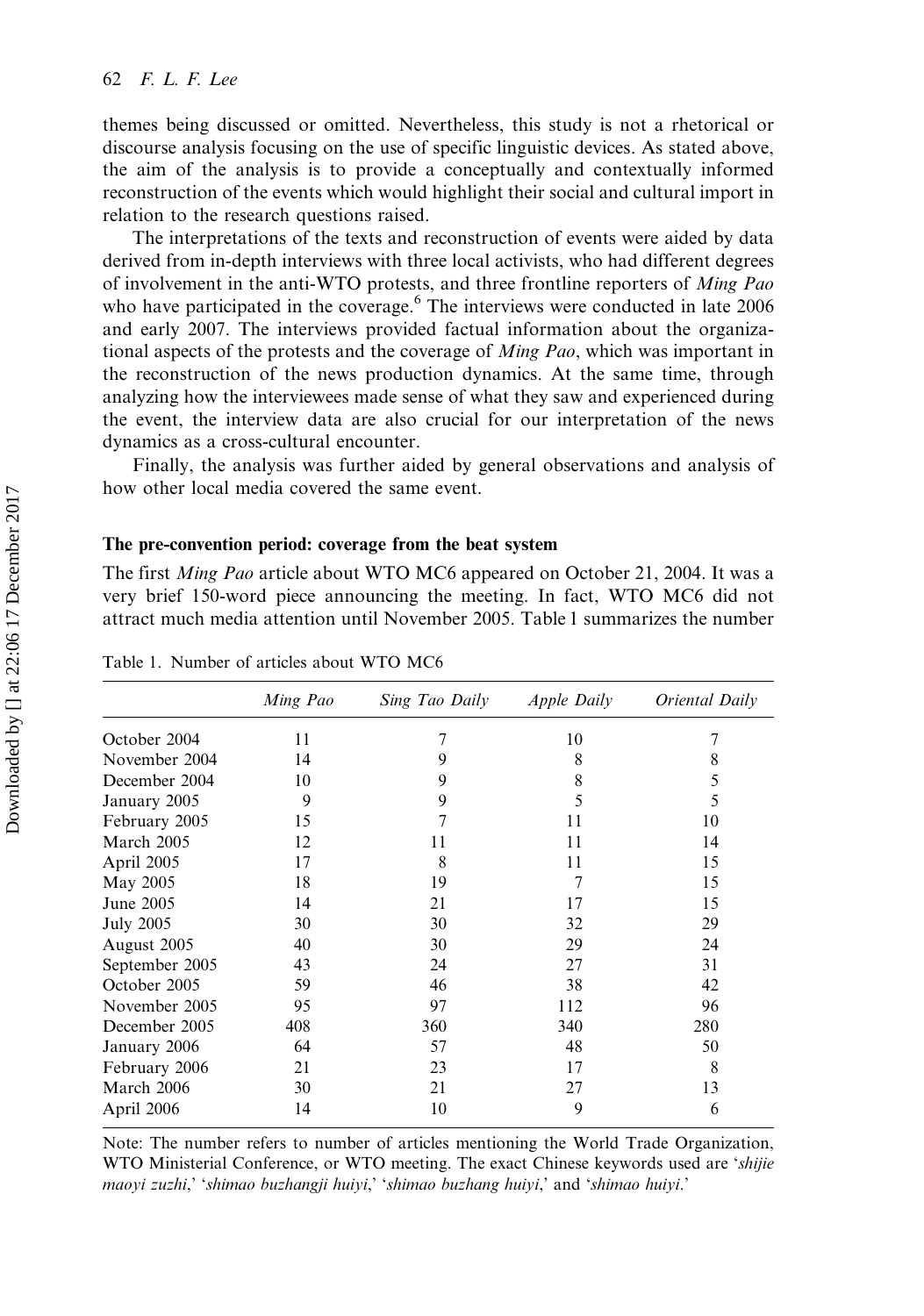of articles published in four newspapers in Hong Kong mentioning the WTO or the MC6. There was scant coverage before June 2005. The amount of coverage began to increase in July and expanded substantially in October. From November to December, the number of articles tripled, thus illustrating how the WTO conference was seen as an extra-ordinary event drawing an extra-ordinarily large amount of coverage from the media.

According to *Ming Pao* reporter Raymond,<sup>7</sup> the paper assigned two journalists to cover the WTO meeting story in May 2005 (the number of people assigned to the story did not further increase until late November). Before that, the WTO MC6 was covered largely in a reactive manner. News articles appeared only when events or pseudo-events were organized by the authorities. Such allocation of human resources partly explains the figures in Table 1. Following the figures, the period between October 2004 and September 2005 can be regarded as a relatively quiet period of preparation. This is the case also for Sing Tao Daily, another elite-oriented paper in Hong Kong, as well as *Oriental Daily* and *Apple Daily*, the two most widely circulated mass-oriented newspapers in the city.

The scant human resources spent on covering the event in the early stages means that much of the news coverage during the period came from the usual beat system. Notably, as the interviewed journalists pointed out, most media organizations assigned their security beat reporter to the story during the early periods. As a consequence, news coverage of the WTO MC6 during the period was overwhelmingly dominated by "security concerns", especially the possibilities of violent protests.

A keyword search illustrates this bias. As Table 2 shows, among the 233 relevant articles Ming Pao published in the preparation period, 33.0% mentioned ''police'' or "security", and 28.8% mentioned "protests" or "demonstrations". The actual meaning and content of the WTO MC6 itself constitutes a smaller percentage of the coverage. The WTO MC6 was a continuation of the Doha round of negotiations, and the issue of agricultural product subsidies was one of the most controversial items in the agenda. However, only 12.9% of Ming Pao's articles in the period mentioned either the words "agenda", "Doha", or "agricultural products". Meanwhile, key phrases in the general debates surrounding WTO, such as ''free

|                                       | Ming<br>Pao | Sing Tao<br>Daily | <i>Apple</i><br>Daily | Oriental<br>Daily |
|---------------------------------------|-------------|-------------------|-----------------------|-------------------|
| $%$ mentioning                        |             |                   |                       |                   |
| Police / security                     | 33.0        | 38.6              | 30.7                  | 34.3              |
| Demonstrations / protests             | 28.8        | 33.2              | 34.1                  | 31.5              |
| Doha / agenda / agricultural products | 12.9        | 10.3              | 9.1                   | 12.4              |
| Free trade / fair trade               | 9.0         | 4.9               | 10.2                  | 5.1               |
| Total no. of articles in the period   | 233         | 184               | 176                   | 178               |

|  |  |  |  | Table 2. Focus of news coverage of WTO MC6 from October 2004 to September 2005 |  |
|--|--|--|--|--------------------------------------------------------------------------------|--|
|  |  |  |  |                                                                                |  |

Note: The exact Chinese keywords used in the search are

'*jinfong*' and '*baoan*' for police and security;

• 'siwei' and 'kangyi' for demonstrations and protests;

'doha,' 'yiching,' and 'lungchianpin' for Doha, agenda and agricultural products;

'zhiyau maoyi' and 'gungping maoyi' for free trade and fair trade.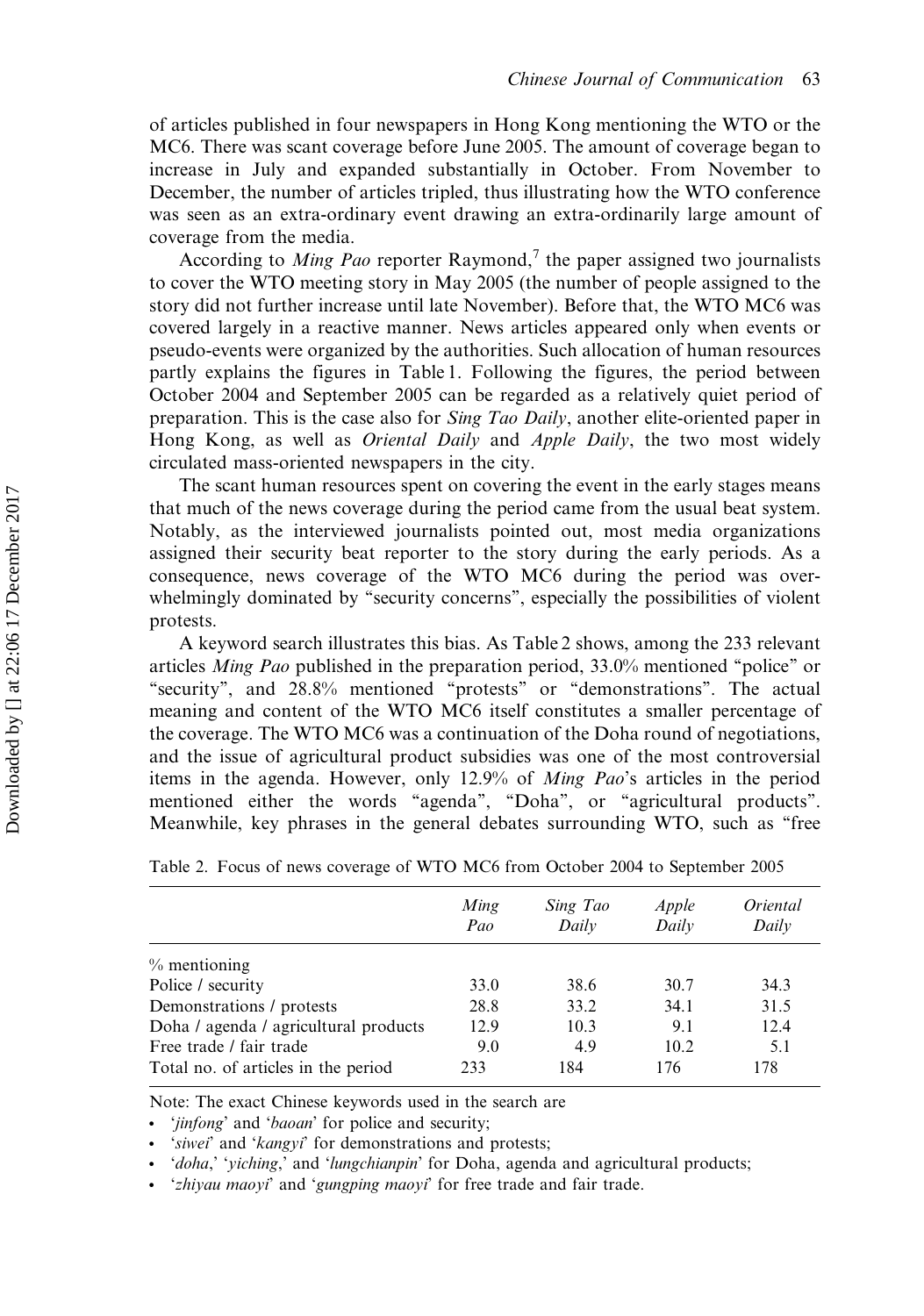trade'' and ''fair trade'', also appeared infrequently. Again, the pattern is consistent across a number of Hong Kong newspapers.

A closer look at the articles reveals that security concerns influenced media reports to focus on what the police regarded as the ''worst case scenario''. For example, news coverage highlighted that the police were purchasing new weapons. Even the possibilities of terrorist attacks and the use of toxic gas by ''troublemakers'' were reported.

The coverage had a largely pro-establishment bias. The police's preparation was rarely, if ever, challenged. For example, on November 24, 2004, a news article quoted the police chief as saying that the police "may consider forbidding troublemakers to enter the territory during the conference period".<sup>8</sup> However, neither the article nor commentaries questioned whether such an act would unnecessarily curtail freedom of expression.

The pro-establishment bias can also be illustrated by the fact that the HKPA and other anti-WTO sources gained very little media access in this period. ''Hong Kong People's Alliance" (HKPA) appeared in only 27 of *Ming Pao*'s 233 articles. Moreover, mentioning HKPA does not mean allowing it to speak. The HKPA received its first mention in *Ming Pao* on February 5, 2005, after a meeting between its members and the police was covered. However, the report quoted only official sources.<sup>9</sup>

The above brief description corroborates with past studies emphasizing how the media tend to undermine the voice and credibility of protesters (e.g., Bennett et al., 2004; McFarlane & Hay, 2003). The protests were treated as a potential threat to social order, and activists were deprived of the chance to speak for themselves.

Nevertheless, it is important to note that some alternative voices could already be detected in Ming Pao, even in the preparation period. Starting in May 2005, news articles in the paper became more ''balanced'', with official information often followed by comments from HKPA, other civil society actors, and/or local politicians who might not be supportive of the conference. Second, starting in June 2005, there were occasional commentaries criticizing the WTO, neoliberal globalization, and/or the media's over-emphasis on the possibility of violent protests. Such critical commentaries gained frequency later. For example, an August 24, 2005 article criticized WTO for benefiting only developed countries.<sup>10</sup> A local academic wrote against the concept of copyright promoted by  $WTO<sup>11</sup>$  Yet another academic argued that WTO does not really represent free trade.<sup>12</sup>

The emergence of counter-discourses coincided temporally with Ming Pao's assigning two reporters to follow the story in May 2005. As argued earlier, the smaller the scale of media attention, the bigger the holes in the news net, and the stronger the pro-establishment bias tends to be. But as resources expand, it becomes possible (though by no means necessary or likely) for the journalists to search for alternative views. As *Ming Pao*'s Raymond recalled, once he started to "follow the story'', he realized that he and almost all local journalists knew virtually nothing about the issues. Preparing for the coverage thus involved participating in workshops organized by the government and NGOs and talking to many people with different (and differing) opinions. Therefore, although he did not read all the commentaries published in newspapers, he regarded himself as being very aware of the arguments held by different groups and sectors by the time WTO MC6 actually began.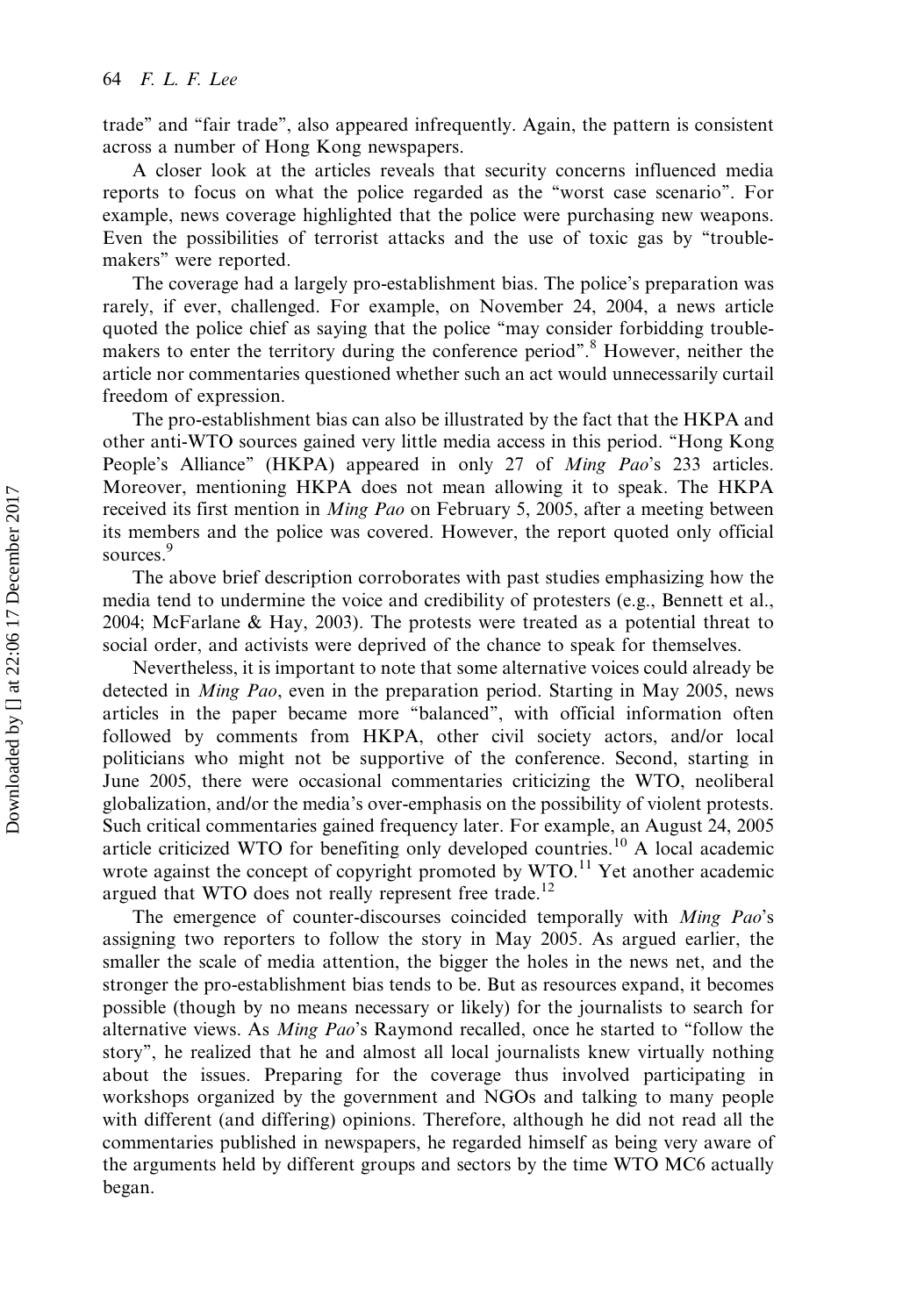Raymond stated that personally he did not find the anti-WTO arguments particularly convincing. Nevertheless, journalists' awareness of the existence of critical views and their recognition that they were largely ignorant about WTO can be considered as the seeds for the emergence of alternative media discourses when the ''big story'' began.

#### The protests begin: scripting the actions and redefining order

As the Hong Kong media were preparing for the WTO meeting coverage, the more media-conscious transnational protesters had also begun to conduct their own ''public relations'' work. Most notably, although there were thousands of protesters from outside Hong Kong, the Korean farmers would later attract an overwhelming amount of media attention. Besides the fact that the Korean activists were the largest foreign delegation at the protest,  $13$  the attention they attracted should also be understood as a result of the local media's need for a focus. As Lau Chun-to, deputy chief editor of *Ming Pao*, wrote in a column article, the complexity of the issues involved in the WTO meeting and the lack of prominent individuals as center of attention have presented huge challenges to the media.14 In this sense, the Korean protesters could partly compensate for the lack of focus.

The Korean protesters were a suitable media focus also because they were identified as likely to engage in ''violent protests''. They therefore fit into the preconference framing of the anti-WTO protests. In fact, media coverage from September 2005 onward has repeatedly highlighted the Korean protesters' record of committing suicide outside the 2003 WTO meeting in Mexico. In mid-November, news about two Korean farmers committing suicide in South Korea during a protest was also reported prominently.<sup>15</sup>

The Korean protesters were well aware of such media biases. According to Tang Yin-or, the Korean protesters had communicated with the HKPA for months to try to understand the protest culture of the city. In May 2005, the HKPA publicly announced that protesters from outside Hong Kong have all agreed that the collective actions to be staged would be ''peaceful''. A small delegation of Korean activists then arrived in Hong Kong in July to negotiate with the HKPA and the police. During their visit, they wrote a letter to the Hong Kong public. It emphasized how the agricultural tradition was destroyed by WTO-led policies. Therefore, ''we will come to Hong Kong with deep and sincere concerns for the Hong Kong people. We wish we can use peaceful means to express our voices and messages".<sup>16</sup>

However, the behind-the-scene negotiations were more difficult because of differences in protest cultures. As a concrete example, Tang Yin-or recalled that the Korean activists were suspicious about the HKPA's insistence on negotiating and cooperating with the police force on the logistics of the protest actions. As a result, a certain degree of distrust emerged between the HKPA and the Korean protesters, and the Korean activists would later refuse to fully inform HKPA about their planned protest actions during the WTO meeting.

Despite such problems, when the WTO meeting began on December 13, the protest coverage in Ming Pao was much less negative than what the pre-conference media coverage had implied. Again, this can be partly attributed to the Korean protesters' successful media relations work. For example, the Korean farmers' staged supermarket trip on December 12 was reported by *Ming Pao* under the headline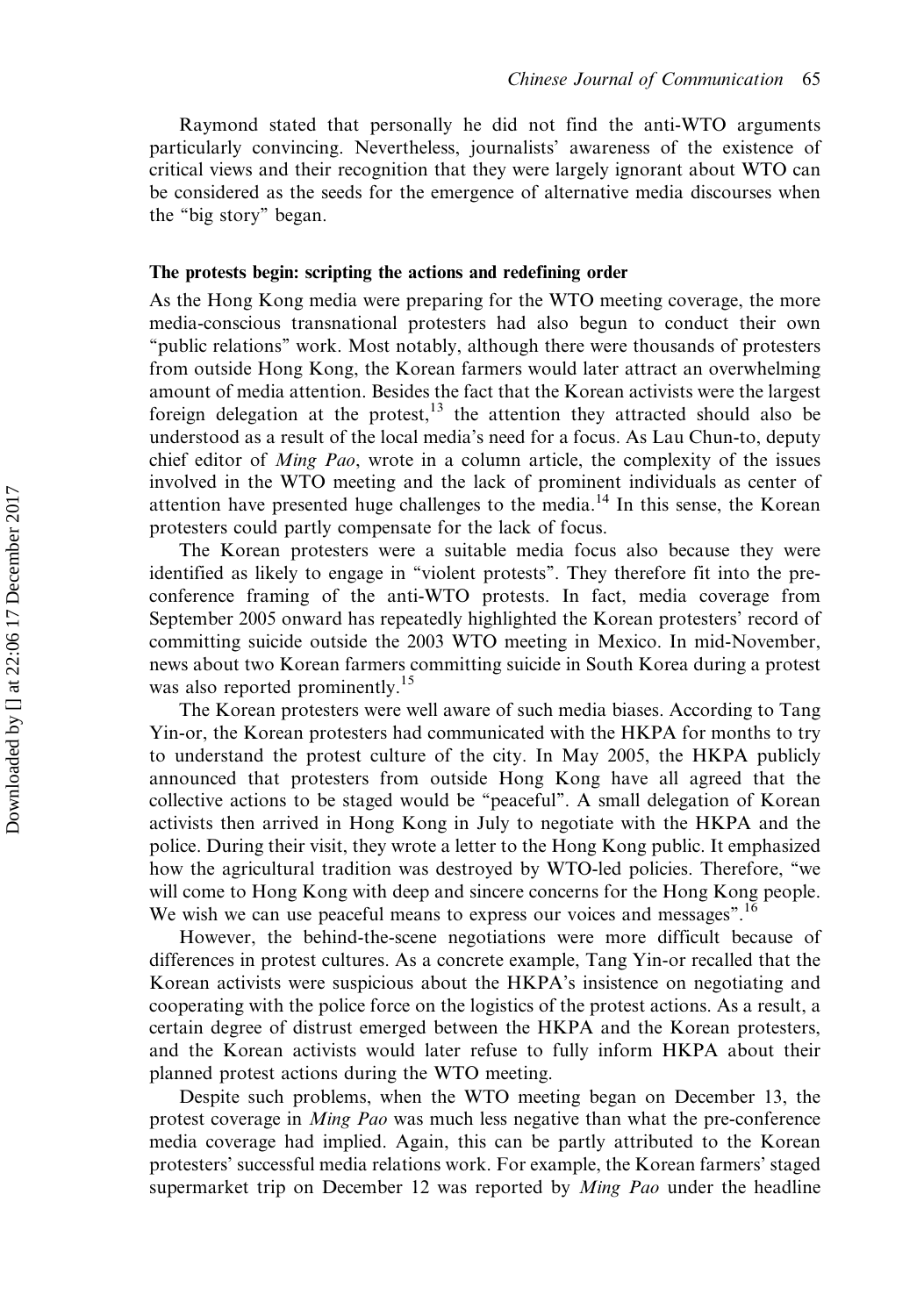''Sincere and Simple Korean Farmers Bought Spicy Noodles''. The lead paragraph reads:

In international news, Korean farmers are either fighting with the police using bamboo sticks or committing suicide. However, after the arrival of 1,500 Korean farmers to Hong Kong, what Hong Kong can see is a group of simple and sincere farmers, living at Woo Kai Sha's YMCA camp, buying a lot of spicy noodles in supermarkets.

Coverage like this gave flesh and blood to the protesters and turned them into ''common people''. Also, the first sentence of the paragraph recited the usual stereotypes, thus positing the news of *Ming Pao* as different from the usually biased ''international news''. Such ''boundary-work rhetoric'' (Frank, 2003) can be understood as an attempt to signify the accuracy and professionalism of one's own coverage.

In addition, the paragraph also suggested that the news of *Ming Pao* came not from preconceptions but from what journalists actually saw. In fact, the three *Ming* Pao reporters interviewed all stressed how their understanding of the protests was related to what they actually saw on the spot. Such journalistic "witnessing" (Zelizer, 1998) was first and foremost made possible by the expansion of human resources in covering the event. According to Raymond, during the conference Ming Pao stationed three reporters within the convention center, with another two or three stationed in the protest area. Additional reporters from other teams and beats were called upon when needed. The journalists thus observed the happenings from literally different angles.

Although news reporting is never a simple reflection of reality, what frontline reporters saw would still constrain their portrayals. For example, Patricia, stationed in the protest area, acknowledged that she was deeply touched when she saw the Korean protesters began their "three steps one bow",<sup>17</sup> arguably the most powerful dramaturgical performance on the part of the protesters during the whole event. Meanwhile, Raymond was stationed within the convention center, but he and other reporters would regularly go to the balcony and observe the protest from above and afar. ''You could see the protesters' movements and strategies'', he commented on the protests staged in the first few days of the conference. ''It was like watching a video game. You could actually see that it was meant to be a game''.

Certainly, such observations could have been made only if the reporters tried to keep an open mind. The incentive to be more open-minded might have come from individuals' convictions. For example, Vanice, who was assigned to follow the Korean peasants' actions during the conference, had training in critical cultural studies from her university years. She acknowledged that she had always liked to do reportage for powerless and marginal groups. Yet more generally, the incentives to be reflective also came from *Ming Pao*'s self-definition as a credible and professional newspaper, as Raymond and Patricia acknowledged. As mentioned at the beginning of the article, even after the first day of the protest, some Hong Kong media continued to sensationalize the coverage. The most controversial cases included Oriental Daily's use of the headline ''The Korean War Broke Out'', and a TV reporter wearing a helmet to do on-site, live coverage when no physical or dangerous conflict was occurring. Within this context, Ming Pao opted to differentiate its coverage from those of other media so as to highlight their professionalism. The reporters themselves, meanwhile, also said they were personally dismayed by the reportage of some other media outlets.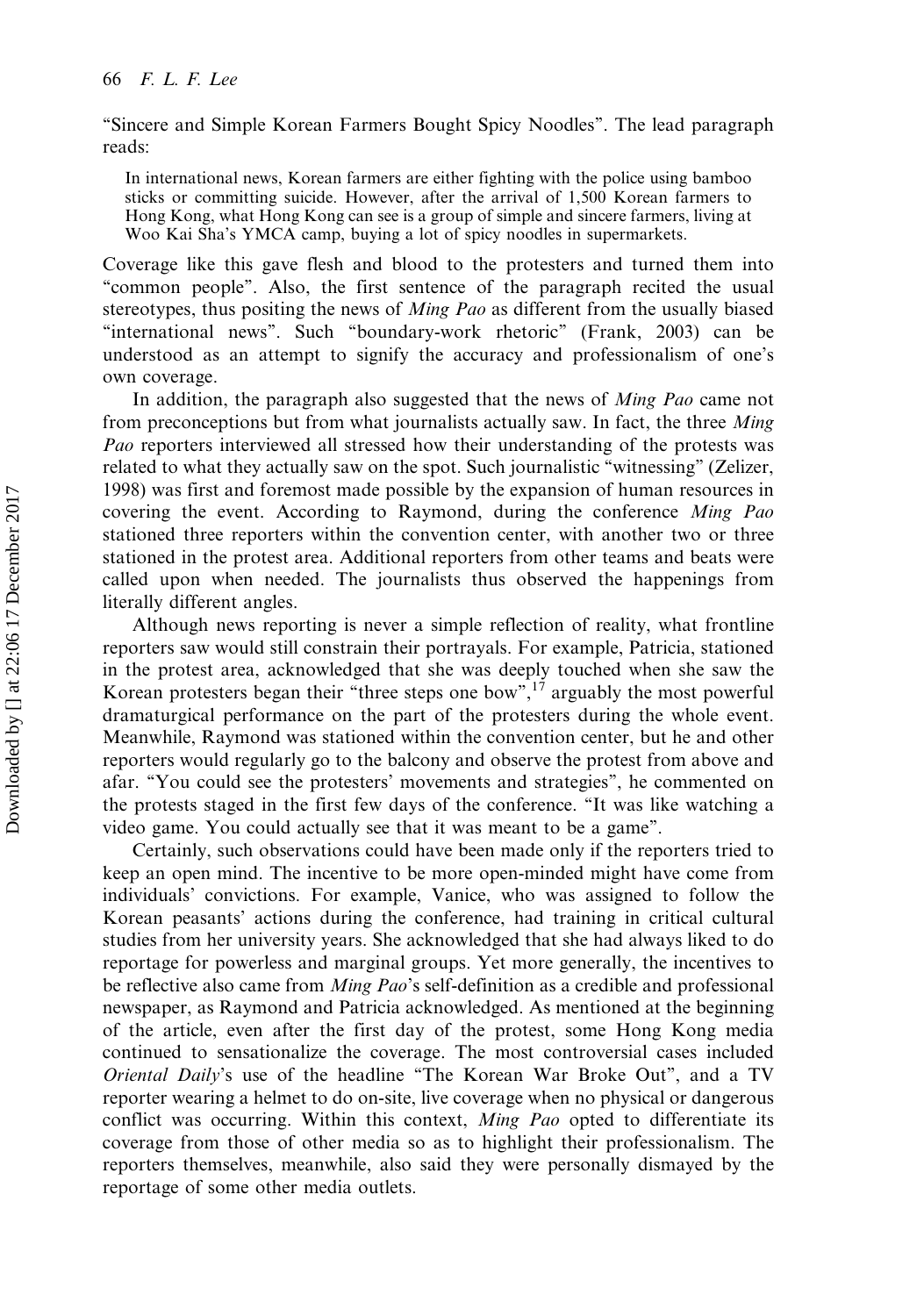As a result, Ming Pao reporters were particularly conscious about the need to avoid exaggerating the ''violence'' involved in any protest actions. Raymond pointed out that he set some simple ''policies'' for himself and other frontline reporters under his command, such as no use of the words "violent mobs". In fact, when the protests began, Ming Pao's coverage refrained from labeling the protests as ''violent''. The pushes and shoves between the protesters and the police on the first day of WTO MC6, for example, was described by Ming Pao's editorial on December 14 as acceptable. ''Nine people were hurt, and only one protester had to stay in the hospital because of a bone fracture. The 'battle results' of the first day were mild when compared to past WTO meetings. It is a remarkable achievement".<sup>18</sup> This kind of discourse has arguably redefined the notions of ''order'' and ''violence''.

After the first three days of protests, *Ming Pao*'s coverage turned even more positive toward the protesters, especially by framing the protests as carefully scripted dramas. An article quoted an unnamed government source as saying that ''the protesters and the police have reached some kind of tacit agreement. As long as the protesters followed the three nos – no dangerous weapons, no threat to citizens' safety, and no disruption of the WTO meeting, the police would facilitate the performances by the protesters''.<sup>19</sup> Another article on December 16 explained the organization of the Korean protesters in detail:

The Korean farmers have demonstrated their mobilization and organization power to Hong Kong people. Their division of labor is very precise: there are farmers responsible for charging the police line, there are female farmers responsible for the cultural activities and backup support, and there are members responsible for promoting their cause.20

News coverage also began to portray an increasingly friendly relationship between the Korean protesters and the Hong Kong police. Korean protesters were quoted praising the Hong Kong police on December 15. Another article on December 17 described a friendly encounter between a number of protesters and police officers.

Finally, the coverage also portrayed a tolerant and increasingly sympathetic Hong Kong public. Ming Pao conducted a poll after the first two days of the conference which found that more than 60% of the respondents regarded the protests as ''acceptable''. Positive ''public opinions'' towards the protests also emerged from people-on-the-street interviews. Articles on local participants in the protests further illustrated the existence of local support for the transnational protesters. Scientifically valid or not, these survey and reportorial findings constituted ''public opinions'' as represented in the paper.

In sum, after the first few days of the WTO conference, Ming Pao treated the protests as carefully planned, calculated, rational, and peaceful. This portrayal was aided by information and ''evidence'' which could be gathered only when the media organization was willing to expend a large amount of resources on the coverage. In the process, the news organization redefined the ''order imagery'' such that minor scuffles between protesters and the police, as long as they are ''under control'' and do not result in serious injuries, would not be considered ''violent'' and ''chaotic''.

#### The limit of acceptance and the re-assertion of order

While the previous section illustrates how a picture of protests as calculated games emerged, the relatively positive portrayal should be qualified. First, if *Ming Pao* had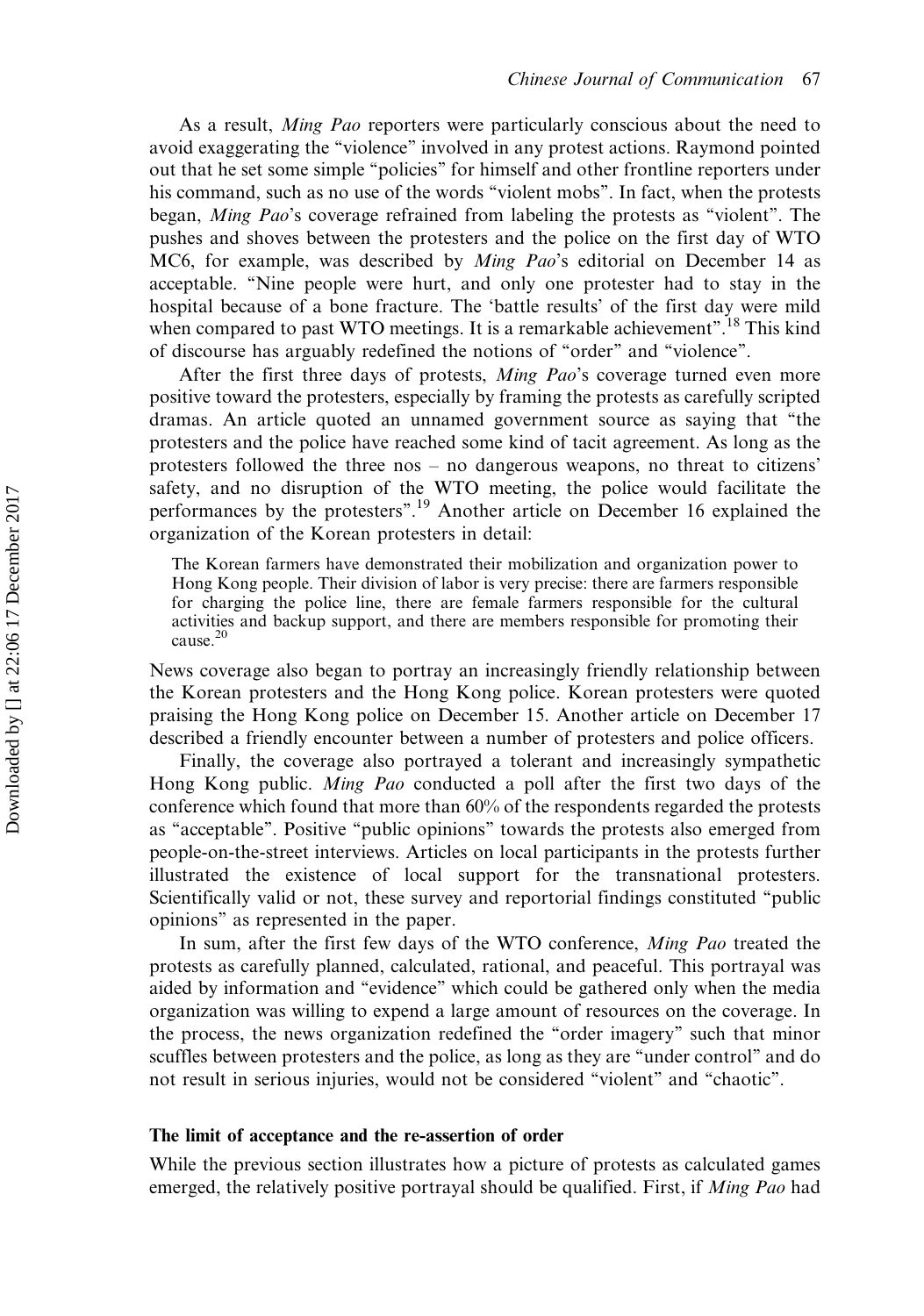become more positive towards the protests, the paper was arguably even more positive towards the police and remained generally supportive of the WTO meeting. Its editorial on December 15, for instance, argued that ''one can only improve the WTO by entering  $[it]$ ".<sup>21</sup>

Second, identifying the Korean protesters as "rational and peaceful people" did not lead Ming Pao to dismiss the possibility of violence altogether. Rather, the paper turned to identify the "anarchists" as potential trouble-makers. $22$ 

Third, the portrayal of protesters as largely peaceful was by no means uncontested within the news organization. As Raymond and Patricia pointed out, while frontline reporters were observing the protests up close, top level editors were watching the protests through live television. Given television's preference for strong visuals, the perception of the top level editors was different. The frontline reporters thus needed to keep constant contact with top level editors and explain to them what was actually happening. Nevertheless, Raymond, who was leading the outfield reporters during the event, opined that he did have a high degree of autonomy in making judgments on the scene.

Finally, if Ming Pao's coverage of the first few days of the event treated the protest actions as calculated, the script also involved an expectation of heightened conflicts on December 17, the eve of the last day of the WTO conference. In fact, Ming Pao's editorial on December 17 urged citizens not to go to the district where the WTO meeting was held because of the possibility of violent riots.<sup>23</sup>

These qualifications point to the fact that the imagination of threat and riots has never ceased. There was always an ''irrational other'' – the Koreans or the anarchists – in the discourse. In the end, the Korean protesters were expected to elevate their protests to violence. Given the continual imagination and expectation of chaos, the abrupt change of Ming Pao's coverage and editorial discourse on December 18 became more understandable. According to the front page story of Ming Pao on that day:

Yesterday Hong Kong experienced the most serious riot after 1967. The anti-WTO protesters, who have been peaceful in the past few days, suddenly broke loose on the eve of the end of the WTO meeting. Yesterday afternoon, the protesters were divided into a few teams and charged the police line along several routes. They engaged in closedistance fights with the police. The police receded, and Wanchai has once ''fallen''. …When more than 1,000 protesters came within a few hundred meters of the convention center, the police finally used tear gas to drive the crowd away.<sup>24</sup>

The same report, quoting the police spokesperson, said that there were about 1,000 protesters in the event, and 200 of them were ''violent elements'' who had charged the police line several times in the first few days of the protests. At the end of the day, 900 protesters were arrested. Ming Pao's editorial on the same day stated "Hong Kong society has already exhibited high levels of tolerance and endurance. If the protesters have to go beyond the bottom line of social order and challenge the WTO meeting, the police must respond with *reasonable physical force*. This is what any democratic society can understand and support<sup>"25</sup> (emphasis added).

Raymond and Patricia opined that the change in tone is understandable because the Korean protesters did heighten their use of violence. However, alternative constructions were by no means impossible. Certain basic facts about the protests on December 17 would show that the protests were only somewhat more violent than the protests in the first few days. While the protest involved thousands of people, it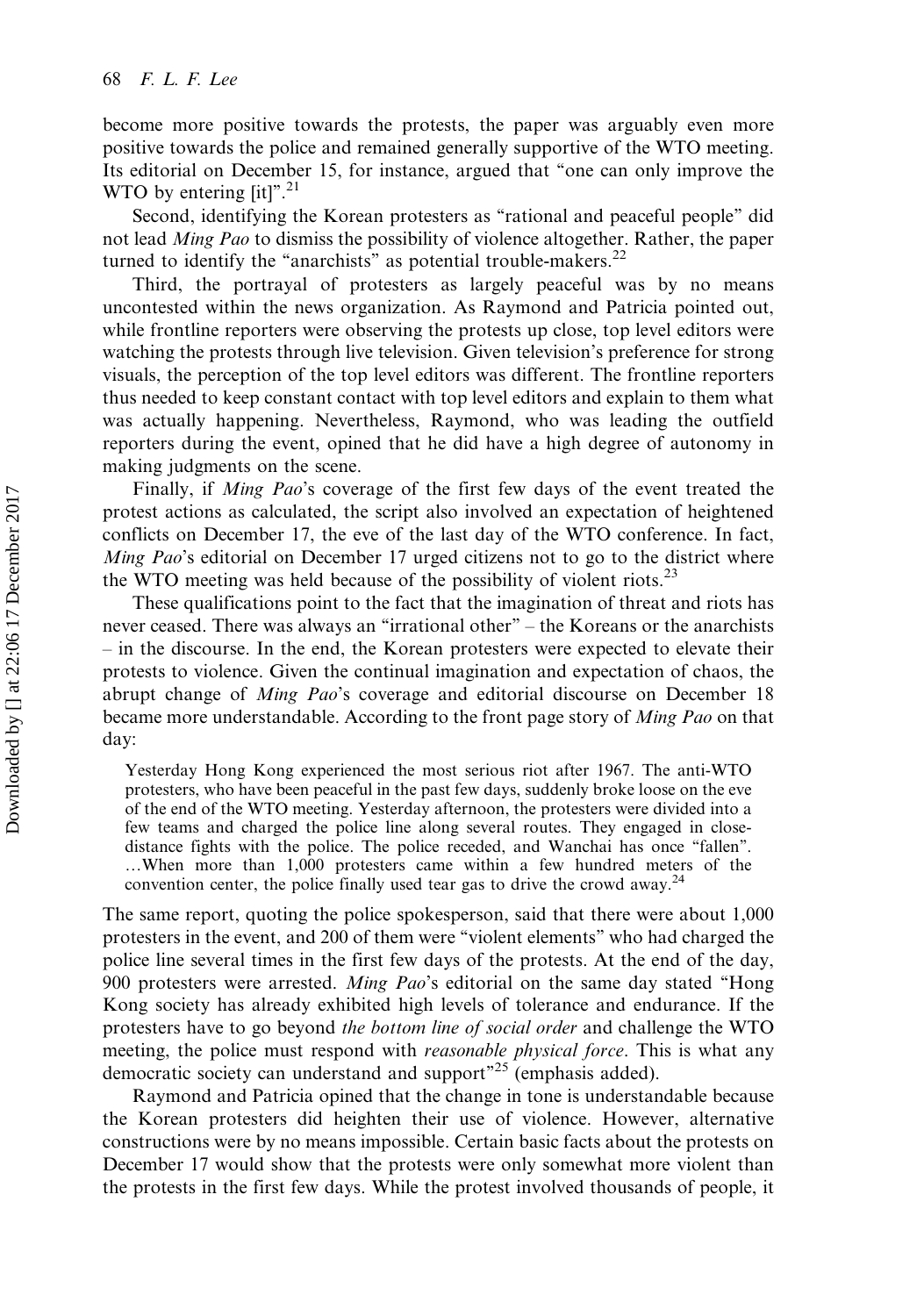resulted in only 70 people being injured. Among them only 10 were police officers, and only three needed to stay in the hospital for monitoring. There was not a single case of serious injury, and no property damage. Judging from these basic facts, the December 17 protests remained much less violent than some other transnational protests in the past.

The abrupt change in *Ming Pao*'s treatment of the protests, then, has to be understood in terms of how a cross-cultural encounter broke down. Hong Kong journalists did not have much experience covering large-scale transnational protests, while the Korean protesters' actions were largely "foreign" to the "rational and peaceful'' local protest culture. Under this situation, reporters were learning to "read" the protests, as illustrated in the previous section. After the first few days, some of them – including the reporters interviewed – came to some understanding of the "codes" of the protests. However, again emphasizing what they saw with their own eyes, Raymond and Patricia insisted that the protests were indeed chaotic on December 17. But here, "chaotic" basically means that the reporters could not identify the strategies used at the time the protest occurred. Both Raymond and Patricia acknowledged that, one or two days after December 17, with additional information and some reflection, they came to realize that the protests were quite well planned and "under control".

Raymond even argued that he believed the protesters could have breached the police's defense line and entered the convention center, but they stopped short of doing so. However, he also pointed out that such an understanding of the protest on December 17 was only possible in hindsight. It was impossible for him to realize the nature of the protest as they were unfolding in front of his eyes.

In addition, throughout the WTO meeting, editors and journalists at *Ming Pao* were also well aware of the prominent anti-protest discourses in the public arena in general. Ming Pao had to face the question of how far the ''bottom line'' can be pushed down. If transnational protests involve a cross-cultural encounter, the question is how much Hong Kong should learn to accept protests of a different kind, and the degree to which the transnational protesters should respect the local culture. The sentiment that foreign protesters should respect Hong Kong culture was well expressed in a column article:

We understand that Korean people have their own more radical form of protests. We also know that the protesters have saved thousands of dollars to come to Hong Kong, and they must perform some kind of show. But Hong Kong people's protests are peaceful and rational. When you enter a foreign place, you follow the tradition there. Foreign protesters cannot say just because they can fight the police in their home country, so they can fight our police.<sup>26</sup>

On the evening of December 17, editors needed to judge whether Korean protesters' actions had gone beyond Hong Kong people's ''level of tolerance''. In the end, journalists might make that judgment based on their own ''common sense''. Journalists are members of the local society too, and they cannot be completely immune from the influence of deeply rooted cultural codes and ideas. In fact, both Raymond and Patricia pointed to specific images on television which led them to see the protesters' actions on December 17 as problematic. Raymond referred to the image of a protester picking up a metal rod to fight, while Patricia referred to the image of a group of protesters trying to topple a police car. These images, however, are problematic only if certain ideas are accepted, e.g., police are the representatives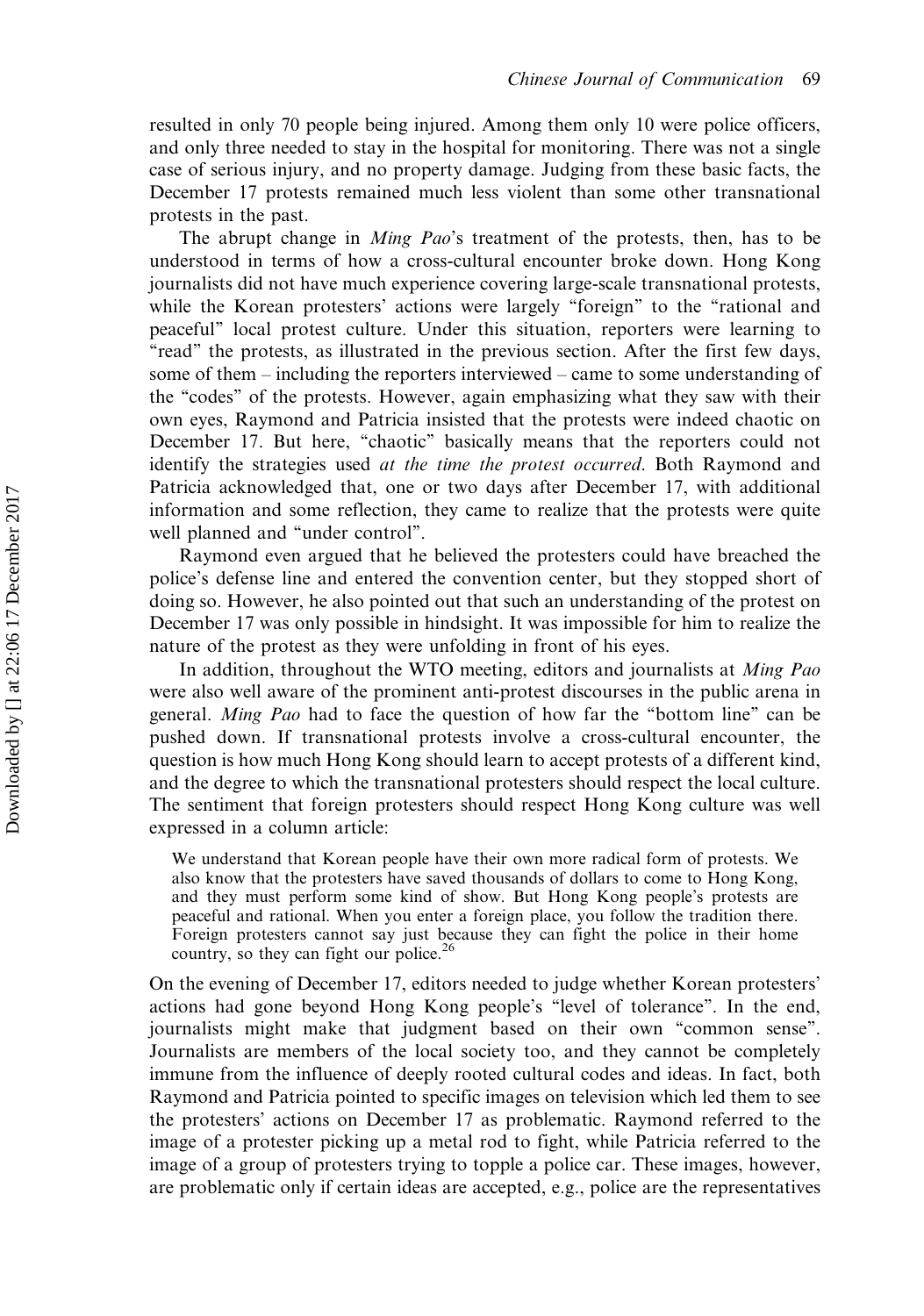of ''law and order'' who should never be challenged. It was the common sense of Raymond and Patricia as Hong Kong people that led them to see these images as problematic, instead of seeing them as legitimate symbolic challenges to authorities.

Hence *Ming Pao*'s turning against the Korean protesters on December 18 signified the re-emergence of the hegemonic code of ''law and order''. This reassertion of order can be understood as the combined result of a failure in decoding the protests, editors' and journalists' judgments of how other media and the Hong Kong citizenry as a whole would react, as well as the journalists' own structure of feelings towards "violence", especially violence against the key symbols of order.

#### **Discussion**

Interestingly, criticisms towards the Korean protesters did not dominate Ming Pao's discourse after the WTO conference ended on December 18. First, there were signs showing that citizens' reactions towards the protests on December 17 were not overwhelmingly negative: in a poll conducted by Ming Pao on December 17 and 18, the proportion of citizens finding the protests acceptable has dropped only a few percentage points from the beginning of the protests.

At the same time, prominent elite news sources continued to express support for the protesters and criticized the police and media for misrepresenting the protests and protesters. Catholic Bishop Joseph Zen went so far as to call the police ''the shame of Hong Kong".<sup>27</sup> Although Zen was in turn heavily criticized for the controversial statement, other commentators argued that the government should not describe the protests on December 17 as riots.

Moreover, as discussed in the previous section, some frontline journalists reflected on their experiences after the event and came up with revised understandings of the December 17 protests. For example, a Ming Pao reporter, in a column article published on December 25, said that the protest on December 17 was actually under the control of the Korean farmers. The atmosphere was peaceful just 100 meters away from the conflict area. The reporter expressed some ''regret'' for failing to "reflect the actual situation better".<sup>28</sup>

As mentioned at the beginning of this article, many media discourses in Hong Kong have treated the Korean protesters as the main ''winner'' in the WTO conference, in the sense that they have successfully attracted media attention and the sympathy of the local public. We do not have concrete evidence that public opinions in Hong Kong towards the WTO and the Korean protesters have indeed changed. But this article is not interested in whether "real" public opinions have changed. Rather, the question is how and why, in the case of Ming Pao, media discourses changed.

This question is raised against the background of numerous studies arguing that, as agents of social control, the media have the tendency to undermine the credibility and legitimacy of protesters (Boyle et al., 2005; Chan & Lee, 1984; McFarlane & Hay, 2003; McLeod & Detenber, 1999). Yet the present study argues that possibilities for alternative types of coverage can be opened up when the media have to handle major non-routine news events. As the analysis shows, media coverage in Hong Kong followed the official line most closely during the preconvention period, when coverage of the event was based almost solely on highly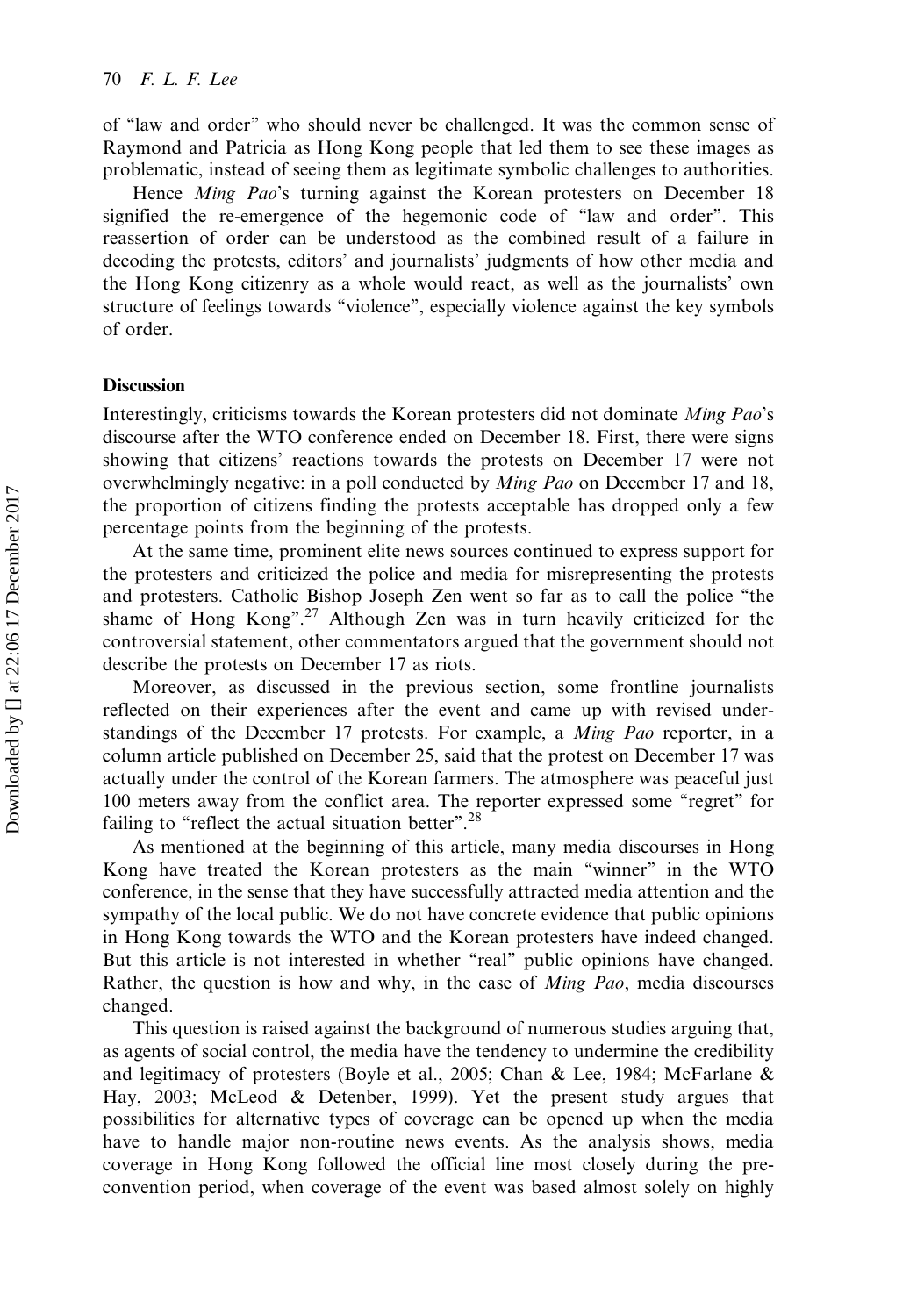routinized work within the beat system. The initial expansion of resources by *Ming* Pao around May 2005 coincided with the initial appearance of alternative views in the paper, and the relatively large-scale coverage during the events provided the conditions for a more reflective kind of coverage. The theoretical contribution of this analysis thus resides in its highlighting of how, under the condition of coverage of major events, factors such as resource allocation, the setup of special routines, the professional identity of the reporters, and the competition among news organizations have generated a dynamics of news production which contributed to not-soconventional coverage of social protests.

Put in more general terms, past research has explained media's tendency to undermine protests in terms of how journalistic routines influence whom journalists talk to and what journalists consider news (Gitlin, 1980; Ryan, 1991). But in the case of a big story, media are willing to spend more time, space, people, and other resources in the coverage. Routines may change, and the news net cast by news media would be larger and more tightly knitted. This provides the condition for journalists to do many things that are usually not practical in daily, highly routinized reporting. Facing a big story, journalists may also become more reflective about how they are framing an issue, and they may in turn develop specific practices and guidelines to follow. On the whole, non-routine news events can provide journalists with opportunities to provide fairer and better coverage.

Admittedly, not all journalists and media organizations would seize the opportunity. Ming Pao's coverage of the WTO meeting was by no means representative of the contents of other news outlets. The findings about the specific characteristics of the news content of *Ming Pao* are not generalizable to other media. What is arguably generalizable in this study is the finding at the conceptual level: under the condition of expanded resources and news routines, the constraints of daily news production are loosened. Hence, with the proper combination of other conditions available, news can become much more open to alternative voices usually marginalized in daily news.

It does not mean that transnational protesters can easily gain the support of the local media and public. One premise of this study is that transnational protests involve an encounter in which foreign protest actions and a local protest culture would have to respond to each other. In other words, this study treats *Ming Pao*'s coverage both as the product of news production dynamics and as the product of a cross-cultural encounter, with the logic of news production and the logic of crosscultural encounter being intertwined with and influencing each other. As illustrated in the analysis, part of the Korean protesters' preparation work was to understand the protest culture of Hong Kong. Knowing that Hong Kong has a relatively conservative protest culture, the Korean protesters have indeed scaled down their use of physical force. On the other side, knowing that transnational activists have engaged in even more radical and violent actions in the past, the Hong Kong media recognized that the protesters were already behaving themselves. For Ming Pao, reporters even began to learn to appreciate and decipher the protest actions of the Korean protesters, and the resulting coverage loosened the definition of ''order''.

Nevertheless, there is a limit to such cross-cultural learning. If Ming Pao reporters thought that they had begun to ''understand'' the code of the protests, their newly acquired understanding also became the yardstick they used to judge the protesters' actions when the latter raised their protests to another level. The ''law and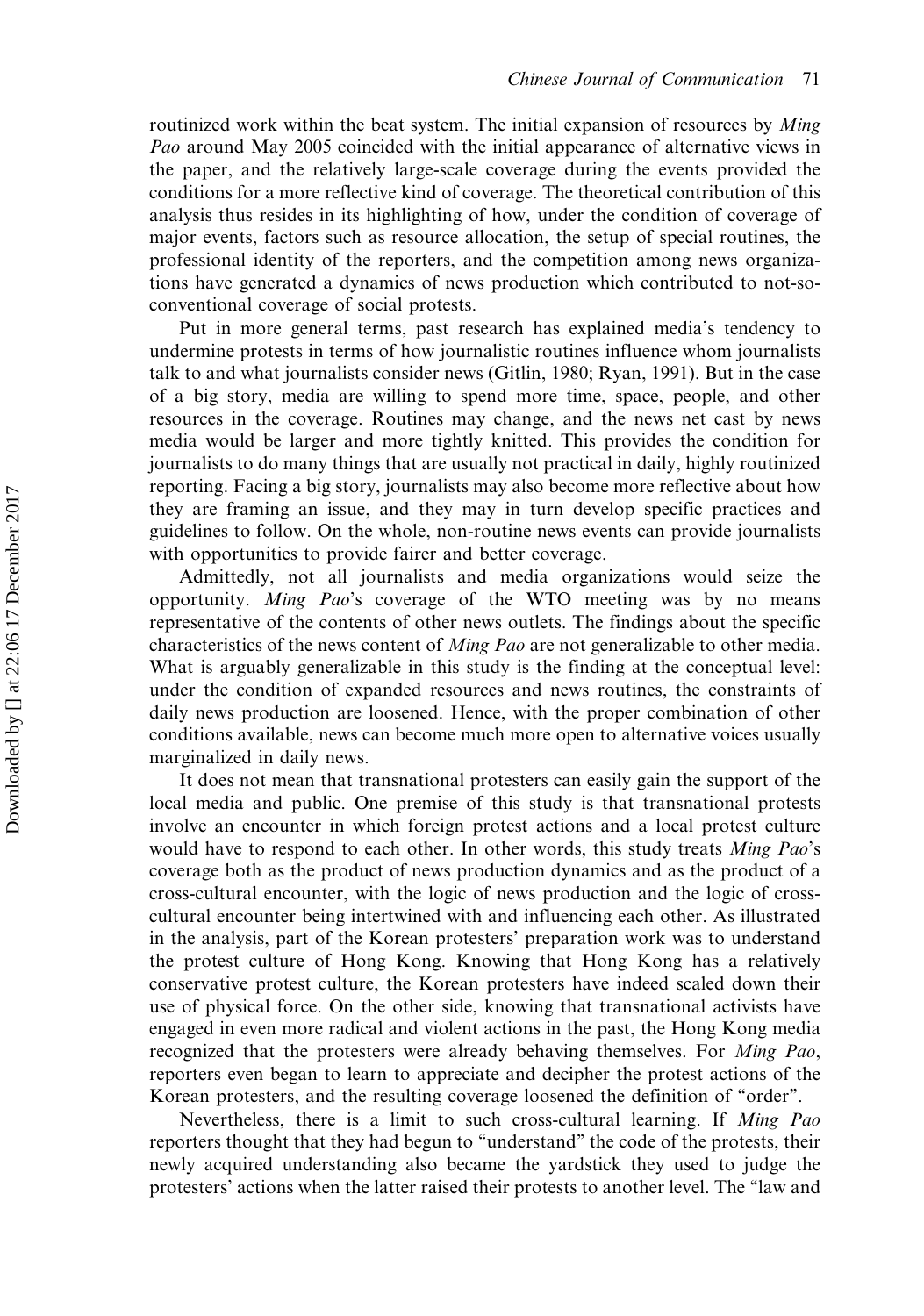order'' hegemony cannot be breached in the end, and there are limits in terms of how far "violence", "order", and "chaos" can be redefined. Ming Pao reporters could see the police's use of pepper spray on the first day of protests as part of a strategic game, but their own common senses and structure of feelings did not allow them to see the use of tear gas on December 17 by the police as part of a controlled interaction between the protesters and the security forces.

This study thus points to an aspect of transnational protests which has yet to receive much discussion in the literature. Despite the involvement of protesters from more than one country and having international institutions as the usual target, many of the most prominent transnational protests were conducted in specific localities. How and whether transnational protests would influence local protest cultures and local public opinions deserve more attention from social movement scholars. This study suggests that redefinition and negotiation of local conceptions of "protest actions" and "social order" may be an impact of transnational protests. It can have significant implications on the local society's ''repertoire of discourse'' (Steinberg, 1995) surrounding social protests. Of course, more broadly speaking, how transnational protests influence local people's understanding of international affairs and local movement activists' repertoires of contention also deserves analysis. In fact, one social movement activist interviewed for the study acknowledged that he learnt quite a lot from the transnational protesters during the anti-WTO conference.

It is not to say that one transnational protest event, no matter how powerful and successful, would necessarily have strong and lasting influence on contentious politics in the local scene. The reporters and activists interviewed in this study converged in their judgment that Hong Kong people's sociopolitical horizon did not suddenly become much more "international" just because of WTO MC6 in 2005. But on the other hand, each prominent case of protests and social struggles can become an occasion for the renegotiation of local protest culture. Transnational protests can be particularly noteworthy because they are likely to introduce new practices and discourses to a locality. Although we cannot expect a single event to effect fundamental changes, the potential accumulated impact of recurrent protest events should not be underestimated.

# **Notes**

- 1. Chan, Kwok-kei, ''Hong Kong people became the biggest loser in the WTO meeting'', Ming Pao, December 25, 2005, p. D10. The Chinese text was translated by the author. The same applies to other quotations from Chinese newspapers below.
- 2. Kiu, Ching-wah, "Protectionism", Ming Pao, December 20, 2005, p. D7.
- 3. Personal interview conducted in December 2006.
- 4. Tang served as the chairperson of HKPA during the event. According to another veteran activist Choi Yiu-cheung, the formation of issue-based coalitions has long been the primary mode adopted by movement organizations in Hong Kong to tackle specific social and political issues. Personal interview with Choi was conducted in November 2006.
- 5. A full discussion of the organizational aspects of the transnational protests being examined here is out of the scope of this article. For a discussion of the protests from a Korean activist's perspective, see Jeon (2006).
- 6. Two of the movement activists interviewed were in their 40s or 50s and have been active in the local social movement sector for about two decades. The third movement activist was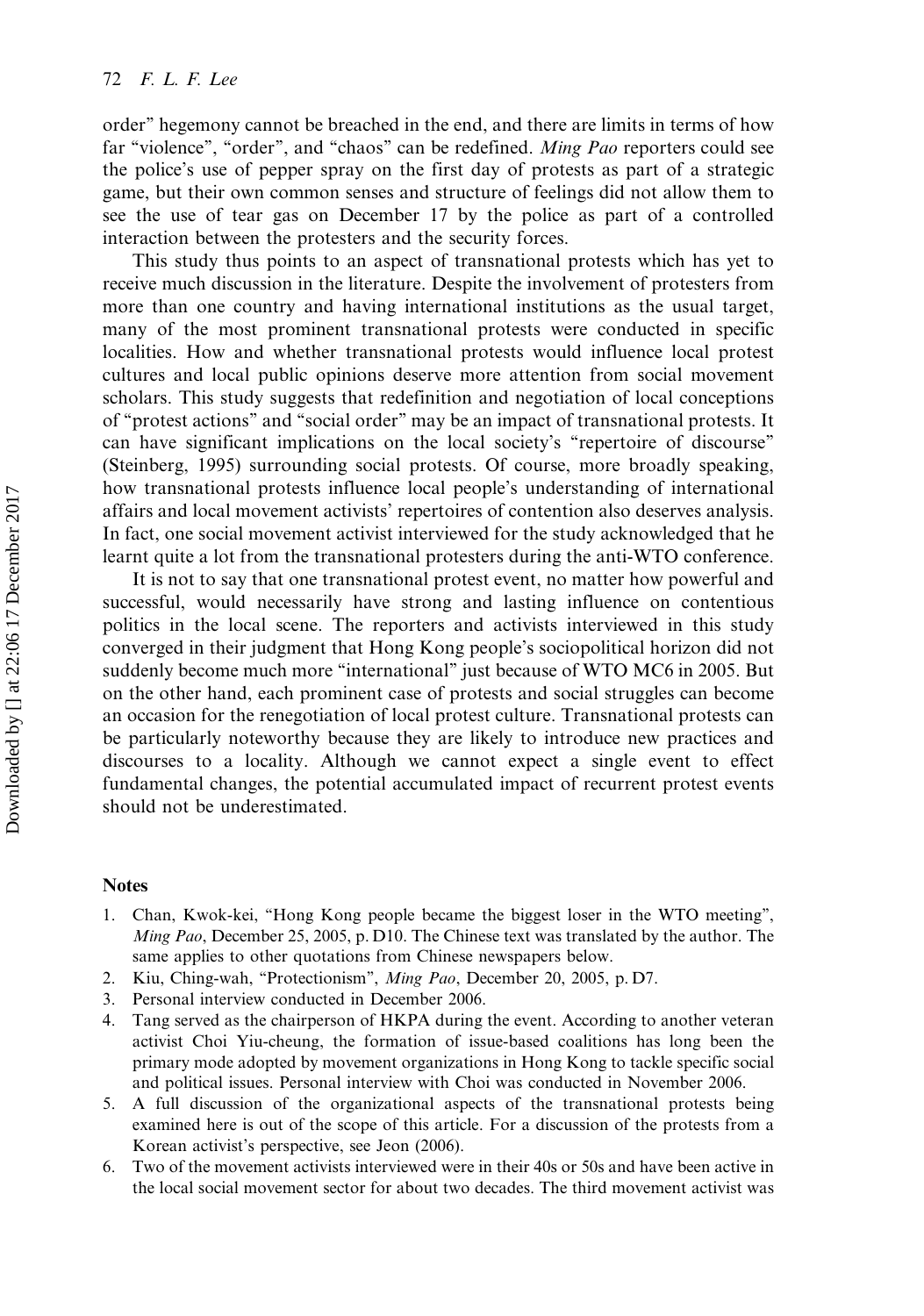in his 20s. The three reporters interviewed were all in their late 20s or early 30s, and had at least five years of journalistic experience by the time of the study.

- 7. Psuedo-nyms are used for the Ming Pao reporters interviewed.
- 8. "WTO meeting is considering forbidding trouble-makers to enter the territory", Ming Pao, November 24, 2004, p. A6. All excerpts were translated into English by the author himself.
- 9. ''The police waits for the coming of the December WTO meeting with a serious set up'', Ming Pao, February 5, 2005, p. A16.
- 10. Fei, Lok-goh, ''WTO mechanism is tilted; poor countries can hardly voice out'', Ming Pao, August 24, 2005, p. B12.
- 11. Ip, Yam-chong, "Promoting the culture of freedom is better than promotion WTO", Ming Pao, October 10, 2005, p. A29.
- 12. Hui, Po-keung, ''Schizophrenic pro-and-con general education on WTO'', Ming Pao, November 7, 2005, p. A30; Hui, Po-keung, "Give me the reason to support WTO", Ming Pao, November 27, 2005, p. D3.
- 13. According to various media reports, there were about 2,000 protesters from Korea, of which about 1,500 were peasants.
- 14. Lau, Chun-to, ''WTO meeting'', Ming Pao, December 13, 2005, p. D4.
- 15. ''Two cases of Korean farmers committing suicide by poisoning in a week'', Ming Pao, November 18, 2005, p. A8.
- 16. ''Korean peasants to Hong Kong citizens'', Ming Pao, August 10, 2005, p. D6.
- 17. It refers to the action in which the protesters would kneel down and bow to the ground every third step. The performance is highly physically demanding.
- 18. ''Protests were mild and restrained; police's responses were appropriate'', Ming Pao, December 14, 2005, p. A4.
- 19. ''Protesters follow the three nos, police allow the performance'', Ming Pao, December 15, 2005, p. A6.
- 20. ''Korean farmers took buses to promote their views to Hong Kong people'', Ming Pao, December 16, 2005, p. A4.
- 21. "One can't capture the tiger without entering the cave", Ming Pao, December 15, 2005, p. A4.
- 22. "Korean farmer: Worry that Sunday will have fatal conflicts", Ming Pao, December 15, 2005, p. A3.
- 23. "The WTO meeting nears its end; security awareness has to be heightened", Ming Pao, December 17, 2003, p. A3.
- 24. ''Wanchai fallen, anti-riot police arrested 900'', Ming Pao, December 18, 2005, p. A1.
- 25. ''The bottom line of social order can't be breached; decisive use of force is the only option'', Ming Pao, December 18, 2005, p. A5.
- 26. Ah-foon, ''Necessary violence'', Ming Pao, December 19, 2005, p. D07.
- 27. "Bishop criticized police as the shame of Hong Kong", Ming Pao, December 19, 2005, p. A8.
- 28. Tsang Kam-man, ''A few days of WTO meeting'', Ming Pao, December 25, 2005, p. D6.

#### References

Alexander, J. (2006). The civil sphere. New York: Oxford University Press.

- Bandy, J., & Smith, J. (Eds.). (2005). Coalitions across borders: Transnational protest and the neoliberal order. Lanham: Rowman & Littlefield.
- Bennett, W.L. (2005). Social movements beyond borders: Understanding two eras of transnational activism. In D. Della Porta & S. Tarrow (Eds.), Transnational protest and global activism (pp. 203–226). Lanham: Rowman & Littlefield.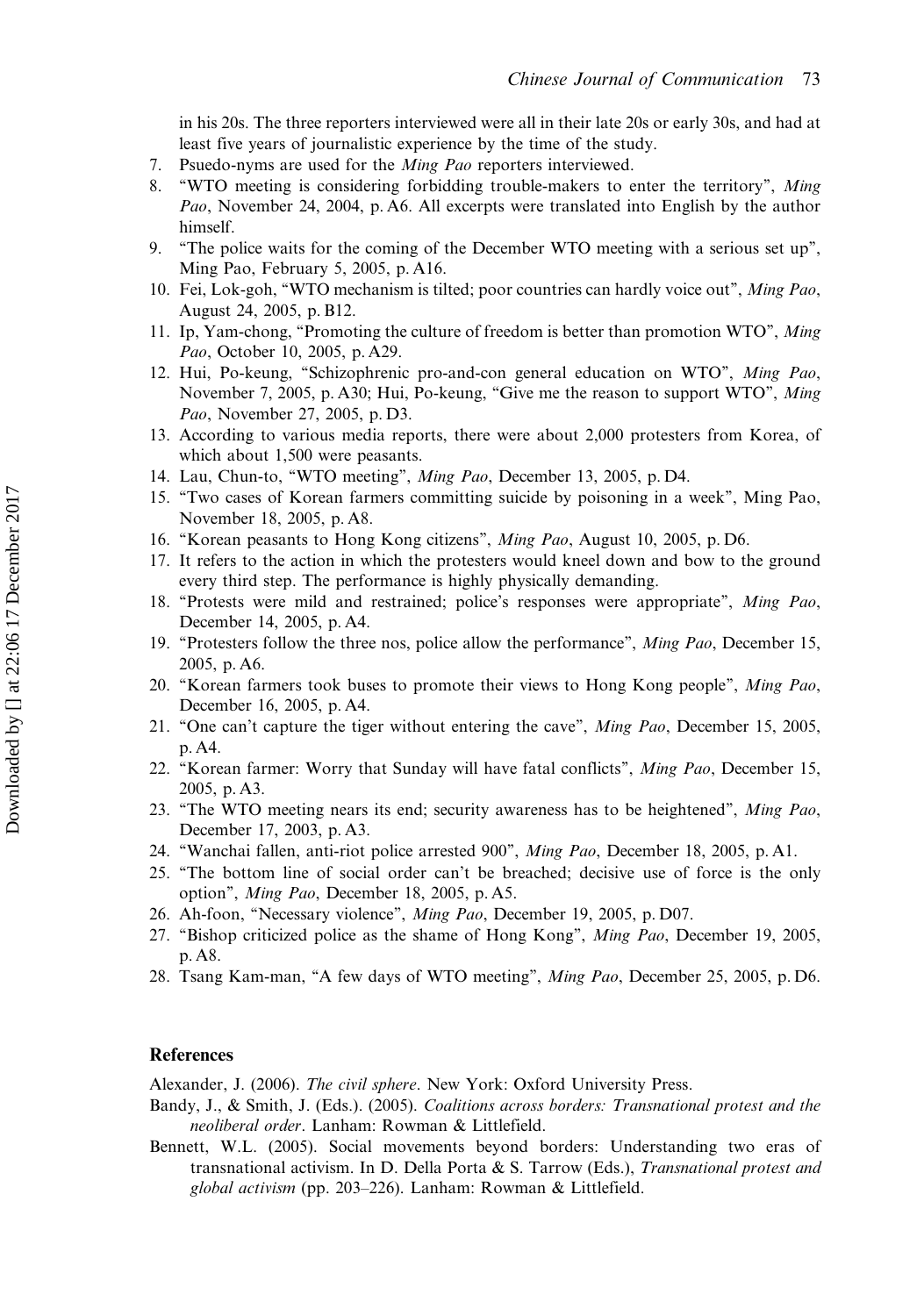- Bennett, W.L., Pickard, V.W., Iozzi, D.P., Schroeder, C.L., Lagos, T., & Caswell, C.E. (2004). Managing the public sphere: Journalistic construction of the great globalization debate. Journal of Communication, 54(3), 437–455.
- Berkowitz, D. (1992a). Non-routine news and newswork: Exploring a what-a-story. Journal of Communication, 42(1), 82–94.
- Berkowitz, D. (1992b). Routine newswork and the what-a-story; a case study of organizational adaption. Journal of Broadcasting & Electronic Media, 36, 43–60.
- Berkowitz, D. (2000). Doing double duty: Paradigm repair and the Princess Diana what-astory. Journalism, 1, 125–143.
- Beyeler, M., & Kriesi, H. (2005). Transnational protest and the public sphere. *Mobilization*, 10(1), 95–109.
- Boykoff, J. (2006). The suppression of dissent. New York: Routledge.
- Boyle, M.P., McCluskey, M.R., McLeod, D.M., & Stein, S.E. (2005). Newspapers and protest: An examination of protest coverage from 1960 to 1999. Journalism & Mass Communication Quarterly, 82(3), 638–653.
- Chan, J.M., & Lee, C.C. (1984). Journalistic "paradigms" of civil protests: A case study in Hong Kong. In A. Arno, & W. Dissanayake (Eds.), The news media in national and international conflict (pp. 183–202). Boulder: Westview.
- Chan, J.M., & Lee, F.L.F. (2006). Energized public opinion and media's political parallelism: A case study of the 1 July rally in Hong Kong. Hong Kong Journal of Social Science, 31, 71–96. (in Chinese).
- Chan, J.M., & Lee, F.L.F. (2007). Media and large-scale pro-democracy demonstrations in post-handover Hong Kong. Asian Journal of Communication, 17(2), 215–228.
- Della Porta, D., Andretta, M., Mosca, L., & Reiter, H. (2006). Globalization from below. Minneapolis, MN: University of Minnesota Press.
- Della Porta, D., & Tarrow, S. (2005). Transnational processes and social activism: An introduction. In D. Della Porta, & S. Tarrow (Eds.), Transnational protest and global activism (pp. 1–17). Lanham: Rowman & Littlefield.
- DeLuca, K.M., & Peeples, J. (2002). From public sphere to public screen: Democracy, activism, and the "violence" of Seattle. Critical Studies in Media Communication, 19(2), 125–151.
- Diani, M. (2005). Cities in the world: Local civil society and global issues in Britain. In D. Della Porta & S. Tarrow (Eds.), Transnational protest and global activism (pp. 45–67). Lanham: Rowman & Littlefield.
- Eliasoph, N. (1988). Routines and the making of oppositional news. Critical Studies in Mass Communication, 5(4), 313–334.
- Fisher, D.R., Stanley K, , Berman, D., & Neff, G. (2005). How do organizations matter? Mobilization and support for participants at five globalization protests. Social Problems, 52(1), 102–121.
- Fishman, M. (1980). Manufacturing the news. Austin, TX: University of Texas Press.
- Frank, R. (2003). "These crowded circumstances": When pack journalists bash pack journalism. Journalism, 4, 441–458.
- Gitlin, T. (1980). The whole world is watching. Berkeley, CA: University of California Press.
- Glasser, T.L. (1992). Objectivity precludes responsibility. In E.D. Cohen (Ed.), Philosophical issues in journalism (pp. 176–185). New York: Oxford University Press.
- Hall, S., Crichter, C., Jefferson, T., Clarke, J., & Robert, B. (1978). Policing the crisis: Mugging, the state, and law and order. London: Macmillan.
- Herman, E., & Chomsky, N. (1988). *Manufacturing consent*. New York: Pantheon.
- Iggers, J. (1998). Good news, bad news. Boulder, Colorado: Westview Press.
- Jeon, S. (2006). Anti-WTO movement in Hong Kong The ''battle of Hong Kong'' and implications for Asian social movements. Inter-Asia Cultural Studies, 7(2), 353– 358.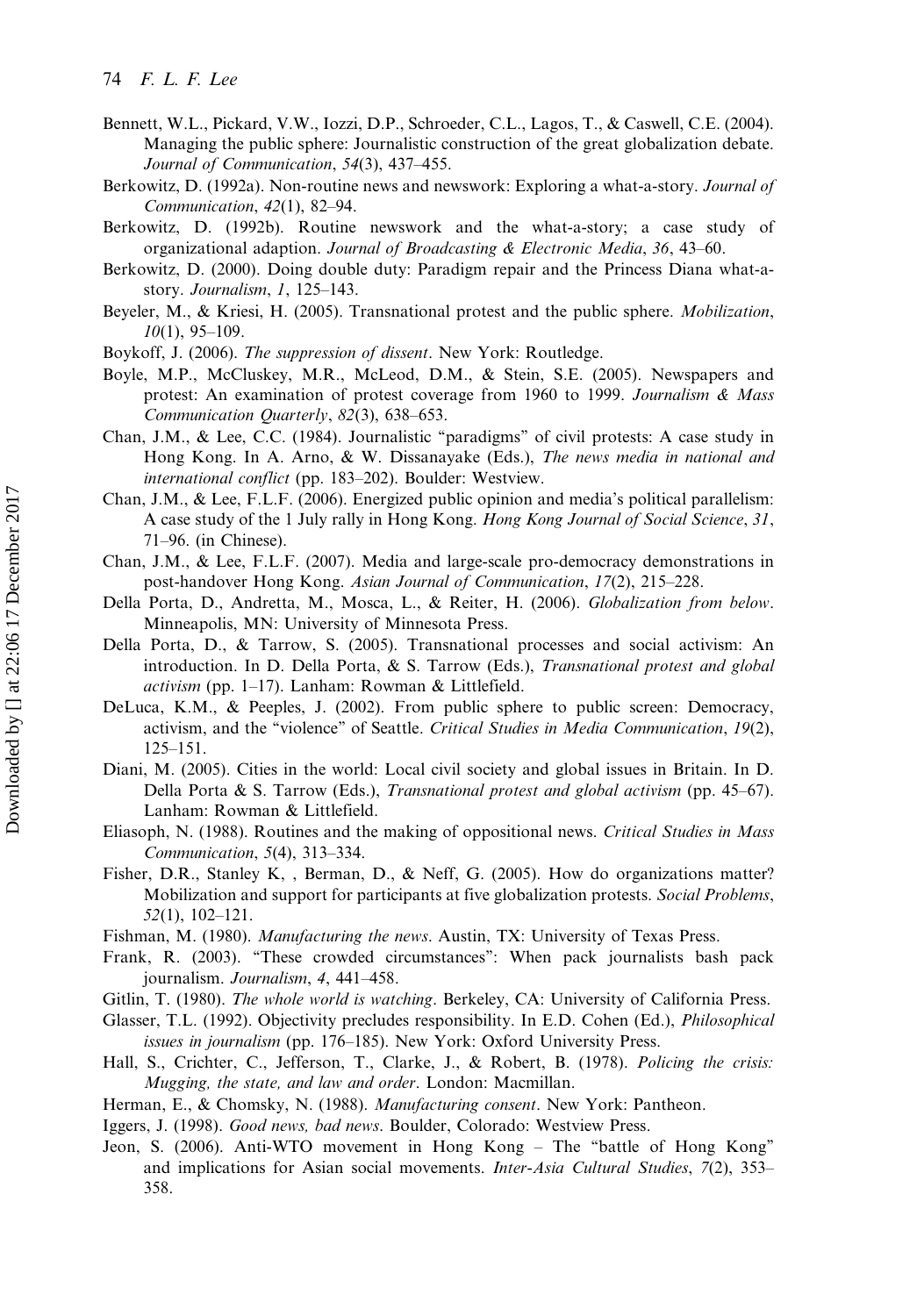- Ku, A.S. (2001). Hegemonic construction, negotiation and displacement: Struggle over right of abode in Hong Kong. International Journal of Cultural Studies, 4(3), 259–278.
- Ku, A.S. (2004). Negotiating the space of civil autonomy in Hong Kong: Power, discourses and dramaturgical representations. The China Quarterly, 179, 647–664.
- Ku, A.S. (2007). Constructing and contesting the "order" imagery in media discourse: Implications for civil society in Hong Kong. Asian Journal of Communication, 17(2), 186–200.
- Lee, F.L.F. (2006). Election interpretation and institutional repair in political transition: A case study of the "post-election campaign" of the 2004 Legco election. Communication and Society, 1, 69–90. (in Chinese).
- Lee, F.L.F., & Chan, J.M. (forthcoming). Making sense of participation: The political culture of pro-democracy demonstrators in Hong Kong. The China Quarterly.
- McAdam, D., & Rucht, D. (1993). Cross-national diffusion of social movement ideas. The Annals of the American Academy of Political and Social Science, 528, 56–74.
- McCarthy, J.D., McPhail, C., & Smith, J. (1996). Images of protest: Selection bias in media coverage of Washington, D. C. demonstrations. American Sociological Review, 61, 478–499.
- McChesney, R. (1998). Rich media, poor democracy. Urbana, IL: University of Illinois Press.
- McFarlane, T., & Hay, I. (2003). The battle for Seattle: protest and popular geopolitics in The Australian newspaper. Political Geography, 22(2), 211–232.
- McLeod, D.M., & Detenber, B.H. (1999). Framing effects of television news coverage of social protest. Journal of Communication, 49, 3–23.
- McLeod, D.M., & Hertog, J.K. (1998). Social control and the mass media's role in the regulation of protest groups: The communicative acts perspective. In D. Demers,  $\& K$ . Viswanath (Eds.), Mass media, social control and social change (pp. 305–330). Arnes, IA: Iowa State University Press.
- Oliver, P.E., & Maney, G.M. (2000). Political processes and local newspaper coverage of protest events: From selection bias to triadic interactions. American Journal of Sociology, 106(2), 463–505.
- Oliver, P.E., & Myers, D.J. (1999). How events enter the public sphere conflict, location and sponsorship in local newspaper coverage of public events. American Journal of Sociology, 105, 38–87.
- Rootes, C. (2005). A limited transnationalization? The British environmental movement. In D. Della Porta & S. Tarrow (Eds.), Transnational protest and global activism (pp. 21–44). Lanham: Rowman & Littlefield.
- Ryan, C. (1991). Prime time activism. Boston: Southend Press.
- Shoemaker, P.J. (1984a). Political group viability as predictor of media attitudes. Journalism Quarterly, 61(4), 889–892.
- Shoemaker, P.J. (1984b). Media treatment of deviant political groups. Journalism Quarterly,  $61(1)$ , 66–80.
- Small, M. (1995). Covering dissent. New Brunswick, NJ: Rutgers University Press.
- Smith, J., McCarthy, J.D., McPhail, C., & Augustyn, B. (2001). From protest to agenda building: Description bias in media coverage of protest events in Washington, DC. Social Forces, 79(4), 1397–1423.
- Snow, D.A., & Benford, R.D. (1999). Alternative types of cross-national diffusion in the social movement arena. In D. Della Porta, H. Kriesi, & D. Rucht (Eds.), Social movements in a globalizing world (pp. 23–39). London: McMillan.
- So, C.Y.K., & Chan, J.M. (2006). Media credibility reaches a new low: Journalists' and citizens' evaluations differ. Ming Pao, December 29, 2006, p. A20.
- Steinberg, M.W. (1995). The roar of the crowd: Repertoires of discourse and collective action among the Spitalfields silk weavers in nineteenth-century London. In M. Traugott (Ed.), Repertoires and cycles of collective action (pp. 57–88). Durham: Duke University Press.